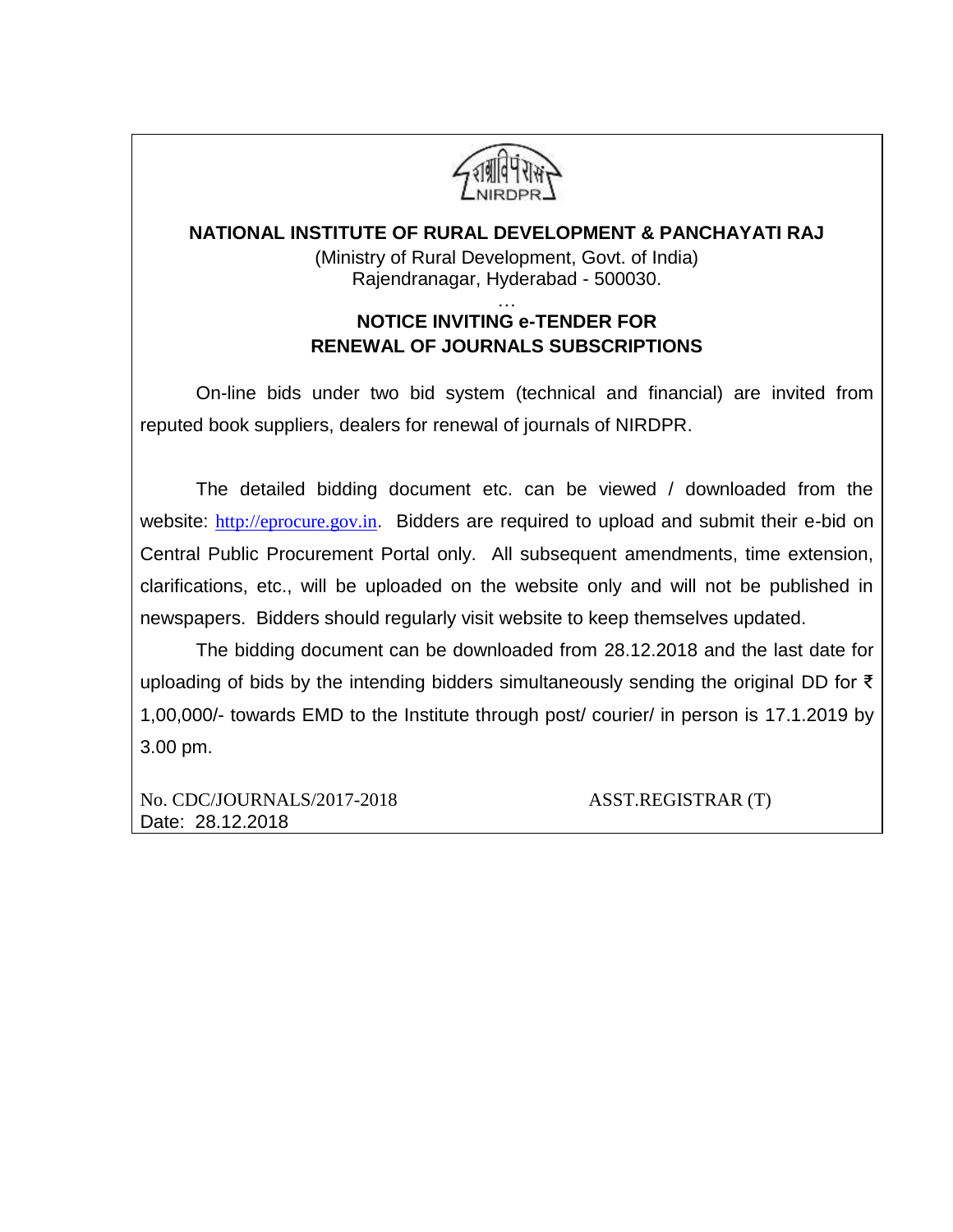Annexure-I



### **NATIONAL INSTITUTE OF RURAL DEVELOPMENT & PANCHAYATI RAJ** (Ministry of Rural Development, Govt. of India) Rajendranagar, Hyderabad - 500030. …

# **NOTICE INVITING e-TENDER FOR RENEWAL OF JOURNALS SUBSCRIPTIONS**

### **1. Invitation of bids**

On-line bids (techno-commercial) are invited under two stage bid system for renewal of journals for the years 2018 and 2019. Manual bids shall not be accepted.

2. Tender document may be downloaded from Central Public Procurement (CPP) Portal [https://eprocure.gov.in.](https://eprocure.gov.in/) The time schedule for the tendering activities shall be as under:

| ٠i.                         | Date of notification of tender notice on   28.12.2018<br>CPP Portal / publication in the<br>newspaper                                        |                                        |
|-----------------------------|----------------------------------------------------------------------------------------------------------------------------------------------|----------------------------------------|
| ii.                         | Start of downloading of tender 28.12.2018 by 10.00 AM<br>document by the intending bidders                                                   |                                        |
| $\overline{\mathsf{iii}}$ . | Last date of uploading of the bids by<br>the intending bidders along with $17.1.2019$ by 3.00 PM<br>scanned copy of Earnest Money<br>Deposit |                                        |
| iv.                         | Last date of submission of Demand<br>Draft in original payable in favour of<br>NIRDPR, Hyderabad towards Earnest<br>Money Deposit (EMD)      | 17.1.2019 by 3.00 PM                   |
| V.                          | <b>Amount of Earnest Money Deposit</b>                                                                                                       | ₹ 1,00,000/-<br>(Rupees one lakh only) |
| vi.                         | Date of downloading of technical bids<br>received on-line by the last date and<br>time                                                       | 18.1.2019 at 3.30 PM                   |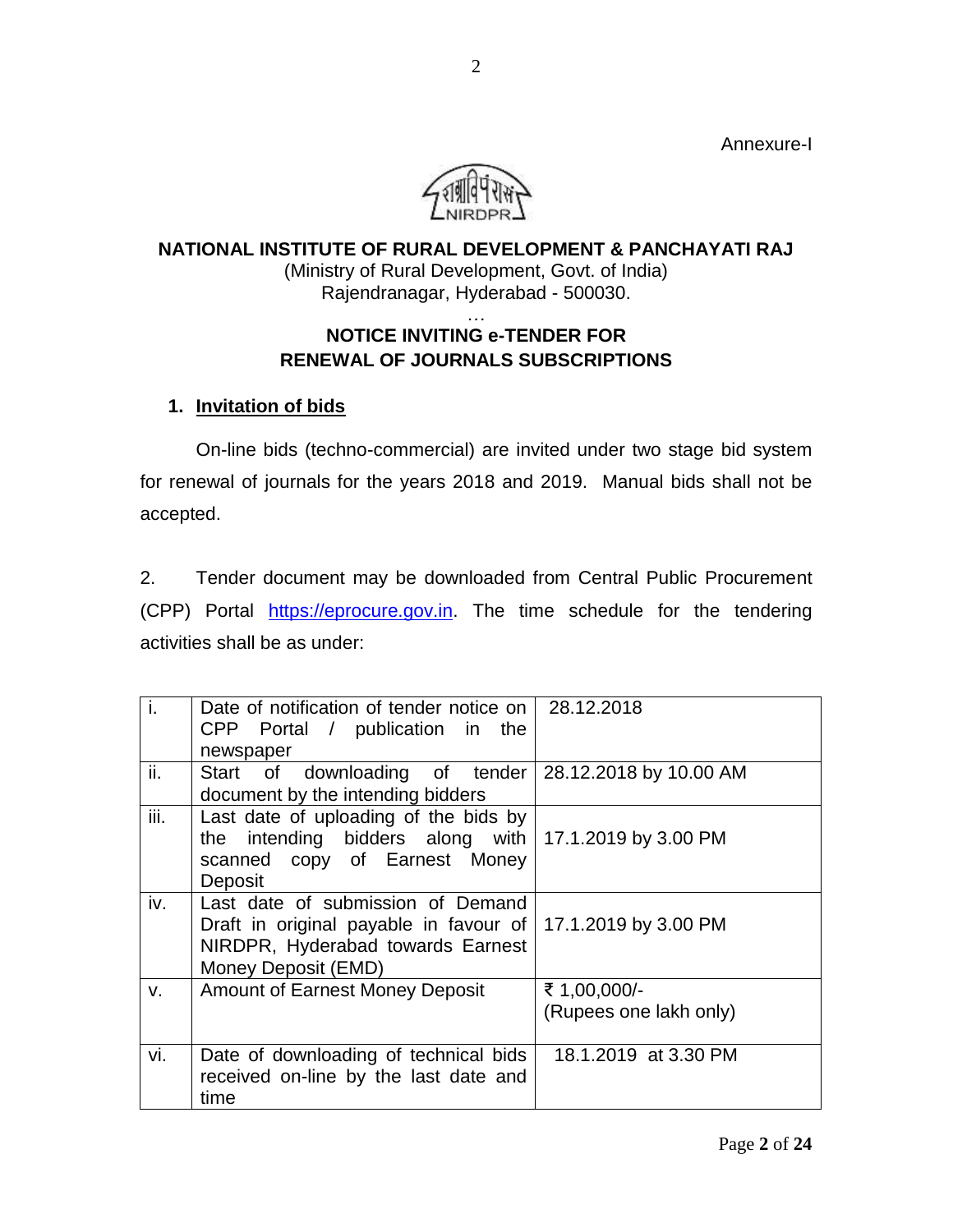| vii.  | Date of downloading of financial bids                                   | To be notified later to only those<br>bidders who qualify in technical<br>bids.                                                                    |  |  |  |  |
|-------|-------------------------------------------------------------------------|----------------------------------------------------------------------------------------------------------------------------------------------------|--|--|--|--|
| viii. | Estimated expenditure on account of<br>renewal of journals subscription | ₹ 49 lakhs per annum                                                                                                                               |  |  |  |  |
| ix.   | <b>Tendering Authority</b>                                              | Assistant Registrar (T)<br>National Institute of<br>Rural<br>Development & Panchayati Raj<br>Rajendranagar, Hyderabad-500<br>030 Tel. 040-24008405 |  |  |  |  |

- 3. Bids shall be submitted online only at CPPP website: <https://eprocure.gov.in/eprocure/app>
- 4. Not more than one tender shall be submitted by one contactor or contractors having business relationship. Under no circumstance will father and his son(s) or other close relations who have business relationship with one another (i.e when one or more partner(s)/director(s) are common) be allowed to tender for the same contract as separate competitors. A breach of this condition will render the tenders of both parties liable to rejection.
- 5. **The Hard Copy of original instrument i.e. Demand Draft in respect of earnest money deposit, original copy of affidavits, and credit facility certificate must be delivered to the Asst. Registrar (T), NIRD&PR, Rajendranagar, Hyderabad – 500030 on or before bid opening date/time as mentioned in critical date sheet.**
- 6. Bids will be opened online as per date/time as mentioned in th**e Tender Critical Date Sheet** at Central Public Procurement Portal [\(https://eprocure.gov.in/eprocure/app\)](https://eprocure.gov.in/eprocure/app) After online opening of Technical-Bid the results of their qualification as well Price-Bid opening will be intimated later.

### **7. Submission of Tender**

The tender shall be submitted online in two parts, viz., technical bid and financial bid. The offers submitted by Telegram/Fax/email shall not be considered. No correspondence will be entertained in this matter.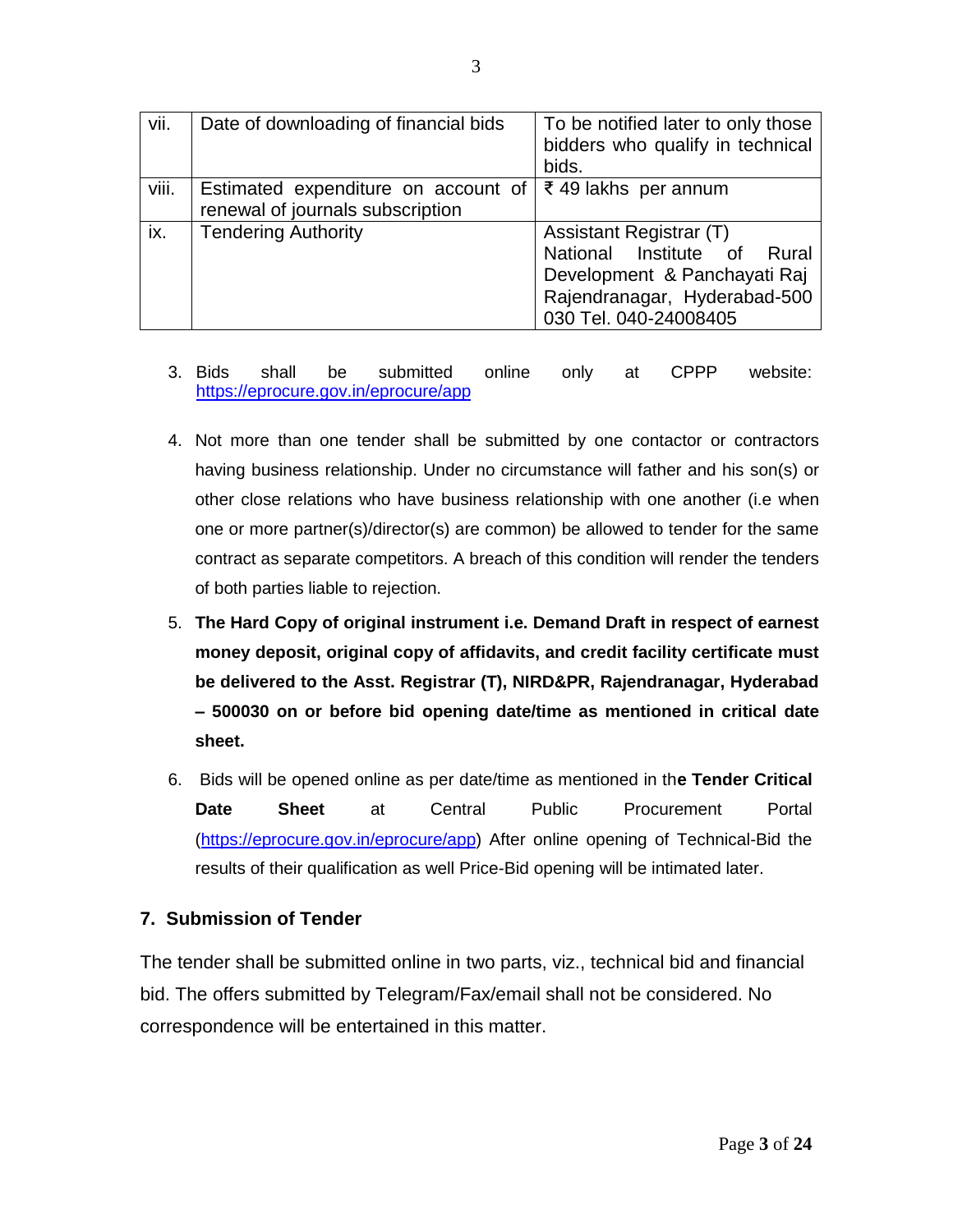### **8. Instructions for Online Bid Submission:**

As per the directives of Department of Expenditure, this tender document has been published on the Central Public Procurement Portal (URL: [https://eprocure.gov.in/eprocure/app\)](https://eprocure.gov.in/eprocure/app). The bidders are required to submit soft copies of their bids electronically on the CPP Portal, using valid Digital Signature Certificates. The instructions given below are meant to assist the bidders in registering on the CPP Portal, prepare their bids in accordance with the requirements and submitting their bids online on the CPP Portal.

More information useful for submitting online bids on the CPP Portal may be obtained at:

### <https://eprocure.gov.in/eprocure/app>

### **9. Registration**

- i) Bidders are required to enroll on the e-Procurement module of the Central Public Procurement Portal (URL: [https://eprocure.gov.in/eprocure/app\)](https://eprocure.gov.in/eprocure/app) by clicking on the link **"Online Bidder Enrollment"** on the CPP Portal is free of charge.
- ii) As part of the enrolment process, the bidders will be required to choose a unique username and assign a password for their accounts.
- iii) Bidders are advised to register their valid email address and mobile numbers as part of the registration process. These would be used for any communication from the CPP Portal.
- iv) Upon enrolment, the bidders will be required to register their valid Digital Signature Certificate (Class II or Class III Certificates with signing key usage) issued by any Certifying Authority recognized by CCA India (e.g. Sify / TCS / nCode / eMudhra etc.), with their profile.
- v) Only one valid DSC should be registered by a bidder. Please note that the bidders are responsible to ensure that they do not lend their DSC's to others which may lead to misuse.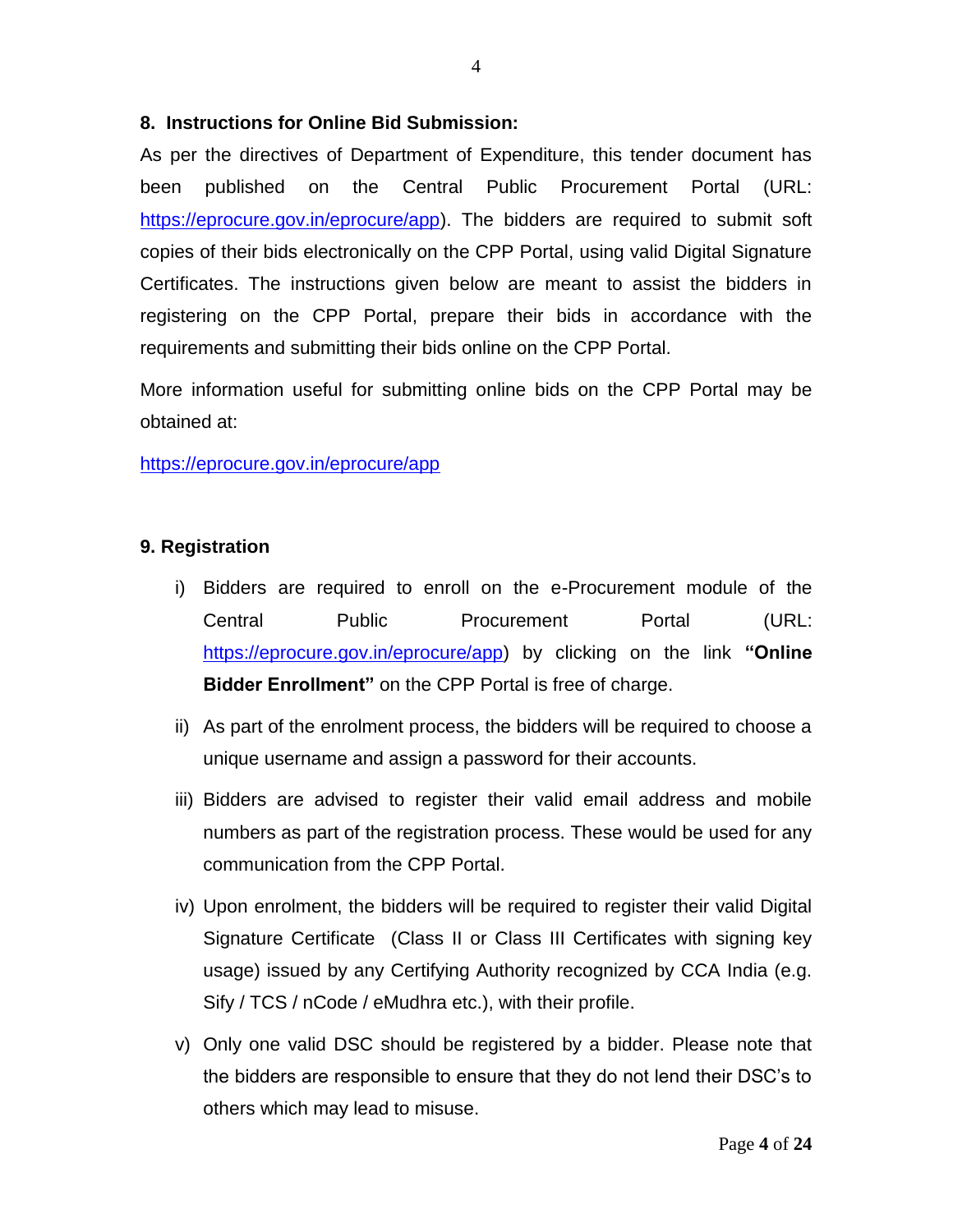vi) Bidder then logs in to the site through the secured log-in by entering their user ID / password and the password of the DSC / e-Token.

#### **10. Searching for tender documents**

- i) There are various search options built in the CPP Portal, to facilitate bidders to search active tenders by several parameters. These parameters could include Tender ID, organization name, location, date, value, etc. There is also an option of advanced search for tenders, wherein the bidders may combine a number of search parameters such as organization name, form of contract, location, date, other keywords etc. to search for a tender published on the CPP Portal.
- ii) Once the bidders have selected the tenders they are interested in, they may download the required documents / tender schedules. These tenders can be moved to the respective 'My Tenders' folder. This would enable the CPP Portal to intimate the bidders through SMS / e-mail in case there is any corrigendum issued to the tender document.
- iii) The bidder should make a note of the unique Tender ID assigned to each tender, in case they want to obtain any clarification / help from the Helpdesk.

#### **11. Preparation of bids**

- i) Bidder should take into account any corrigendum published on the tender document before submitting their bids.
- ii) Please go through the tender advertisement and the tender document carefully to understand the documents required to be submitted as part of the bid. Please note the number of covers in which the bid documents have to be submitted, the number of documents - including the names and content of each of the document that need to be submitted. Any deviations from these may lead to rejection of the bid.
- iii) Bidder, in advance, should get ready the bid documents to be submitted as indicated in the tender document / schedule and generally, they can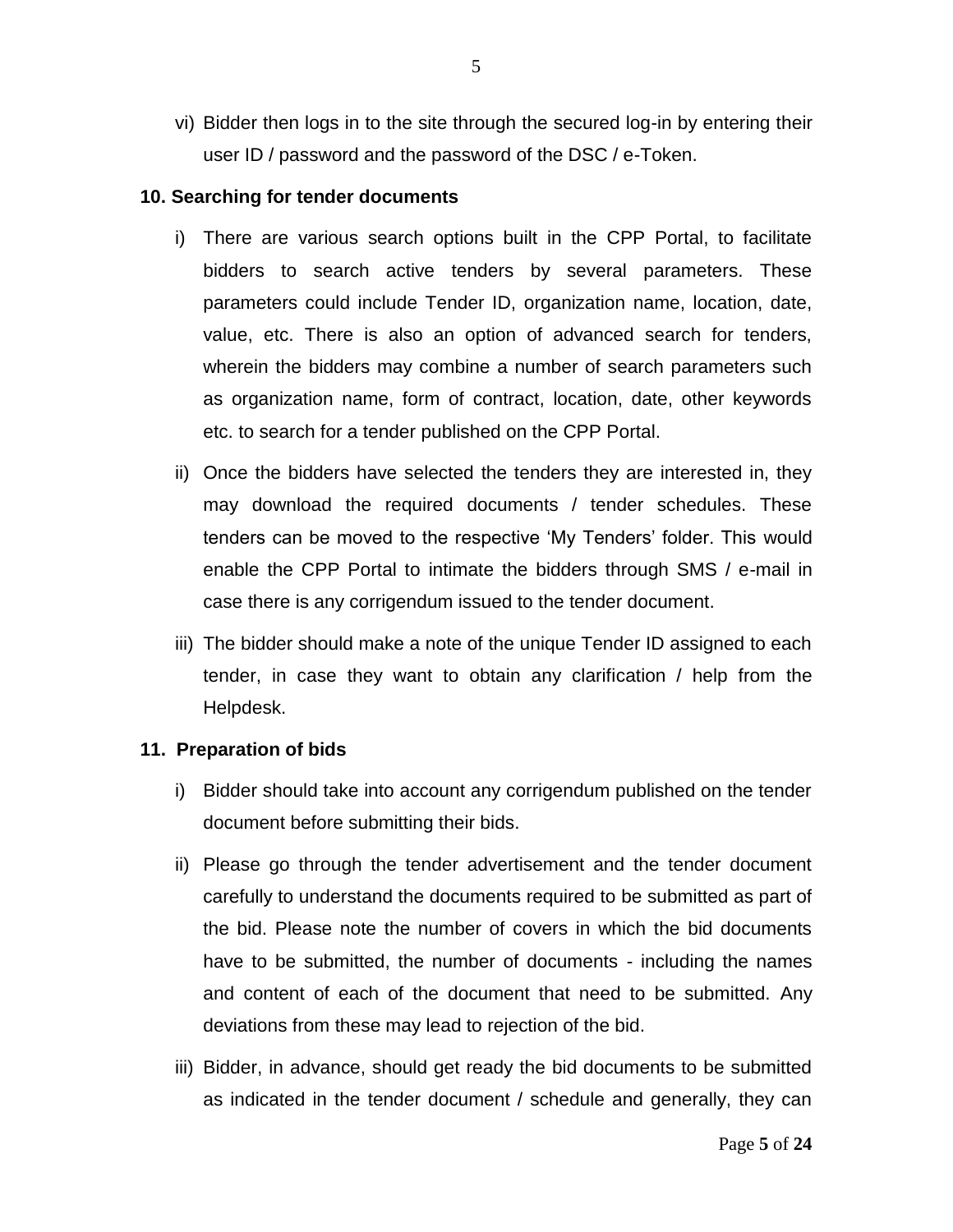be in PDF / XLS / RAR / DWF formats. Bid documents may be scanned with 100 dpi with black and white option.

iv) To avoid the time and effort required in uploading the same set of standard documents which are required to be submitted as a part of every bid, a provision of uploading such standard documents (e.g. PAN card copy, annual reports, auditor certificates etc.) has been provided to the bidders. Bidders can use "My Space" area available to them to upload such documents. These documents may be directly submitted from the "My Space" area while submitting a bid, and need not be uploaded again and again. This will lead to a reduction in the time required for bid submission process.

### **12. Submission of bids**

- i) Bidder should log into the site well in advance for bid submission so that he/she upload the bid in time i.e. on or before the bid submission time. Bidder will be responsible for any delay due to other issues.
- ii) The bidder has to digitally sign and upload the required bid documents one by one as indicated in the tender document.
- iii) Bidder has to select the payment option as "offline" to pay the tender fee / EMD as applicable and enter details of the instrument.
- iv) Bidder should prepare the DD towards EMD as per the instructions specified in the tender document. The original DD should be posted/couriered/given in person to the Tender Processing Section, latest by the last date of bid submission. The details of the DD/any other accepted instrument, physically sent, should tally with the details available in the scanned copy and the data entered during bid submission time. Otherwise the uploaded bid will be rejected.
- v) A standard price bid format has been provided with the tender document to be filled by all the bidders. Bidders are requested to note that they should necessarily submit their financial bids in the format provided and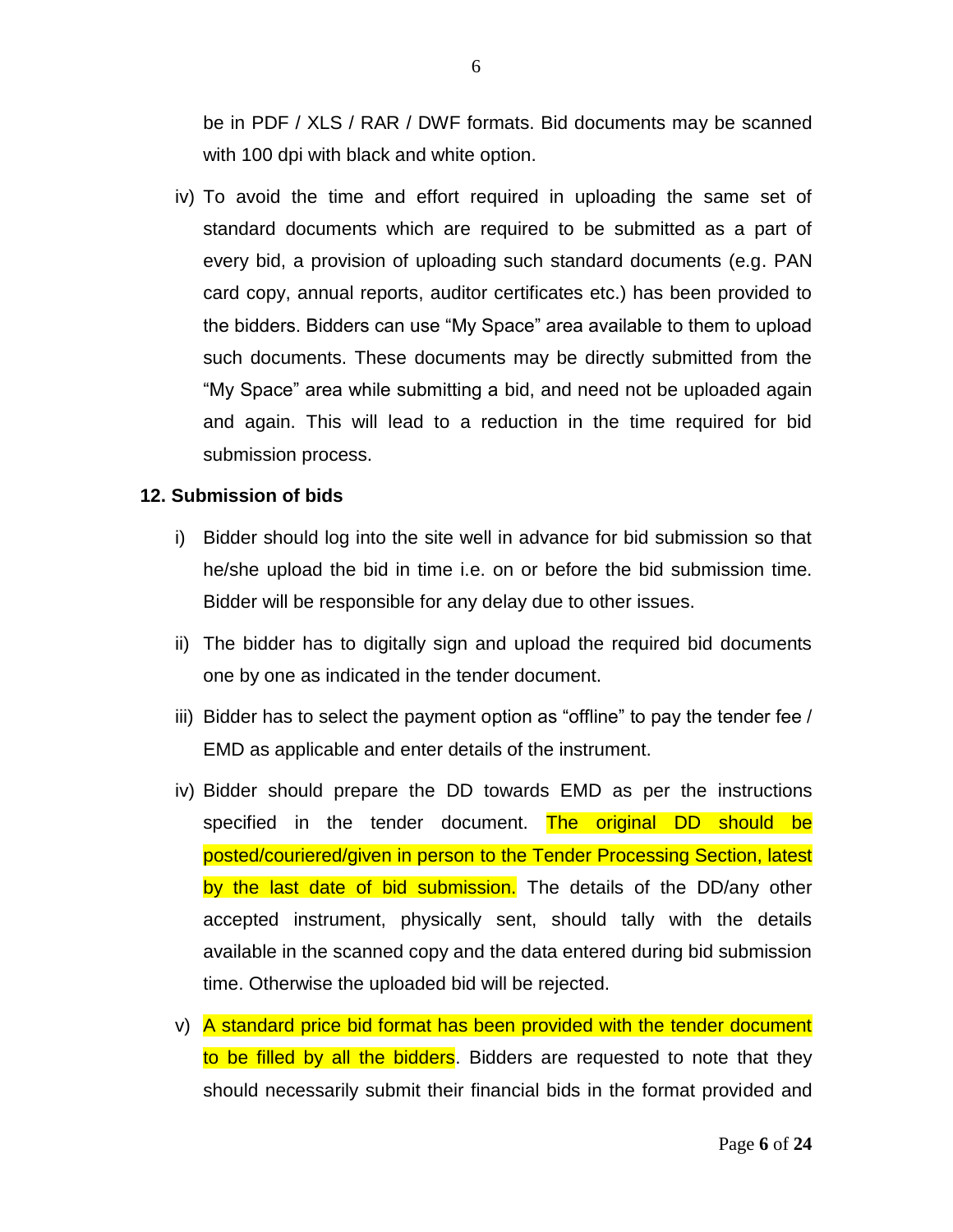no other format is acceptable. Bidders are required to download the file and quote the amount on hard copy. Once the details have been completed, the bidder should submit it online in form of soft copy, if the file is found to be modified by the bidder, the bid will be rejected.

- vi) The server time (which is displayed on the bidders' dashboard) will be considered as the standard time for referencing the deadlines for submission of the bids by the bidders, opening of bids etc. The bidders should follow this time during bid submission.
- vii) All the documents being submitted by the bidders would be encrypted using PKI encryption techniques to ensure the secrecy of the data. The data entered cannot be viewed by unauthorized persons until the time of bid opening. The confidentiality of the bids is maintained using the secured Socket Layer 128 bit encryption technology. Data storage encryption of sensitive fields is done.
- viii)The uploaded tender documents become readable only after the tender opening by the authorized bid openers.
- ix) Upon the successful and timely submission of bids, the portal will give a successful bid submission message & a bid summary will be displayed with the bid no. and the date & time of submission of the bid with all other relevant details.
- x) The bid summary has to be printed and kept as an acknowledgement of the submission of the bid. This acknowledgement may be used as an entry pass for any bid opening meetings.

#### **13. Assistance to bidders**

- i) Any queries relating to the tender document and the terms and conditions contained therein should be addressed to the Tender Inviting Authority or the relevant contact person.
- ii) Any queries relating to the process of online bid submission or queries relating to CPP Portal in general may be directed to the 24x7 CPP Portal Helpdesk. The contact number for the helpdesk is 1800 233 7315.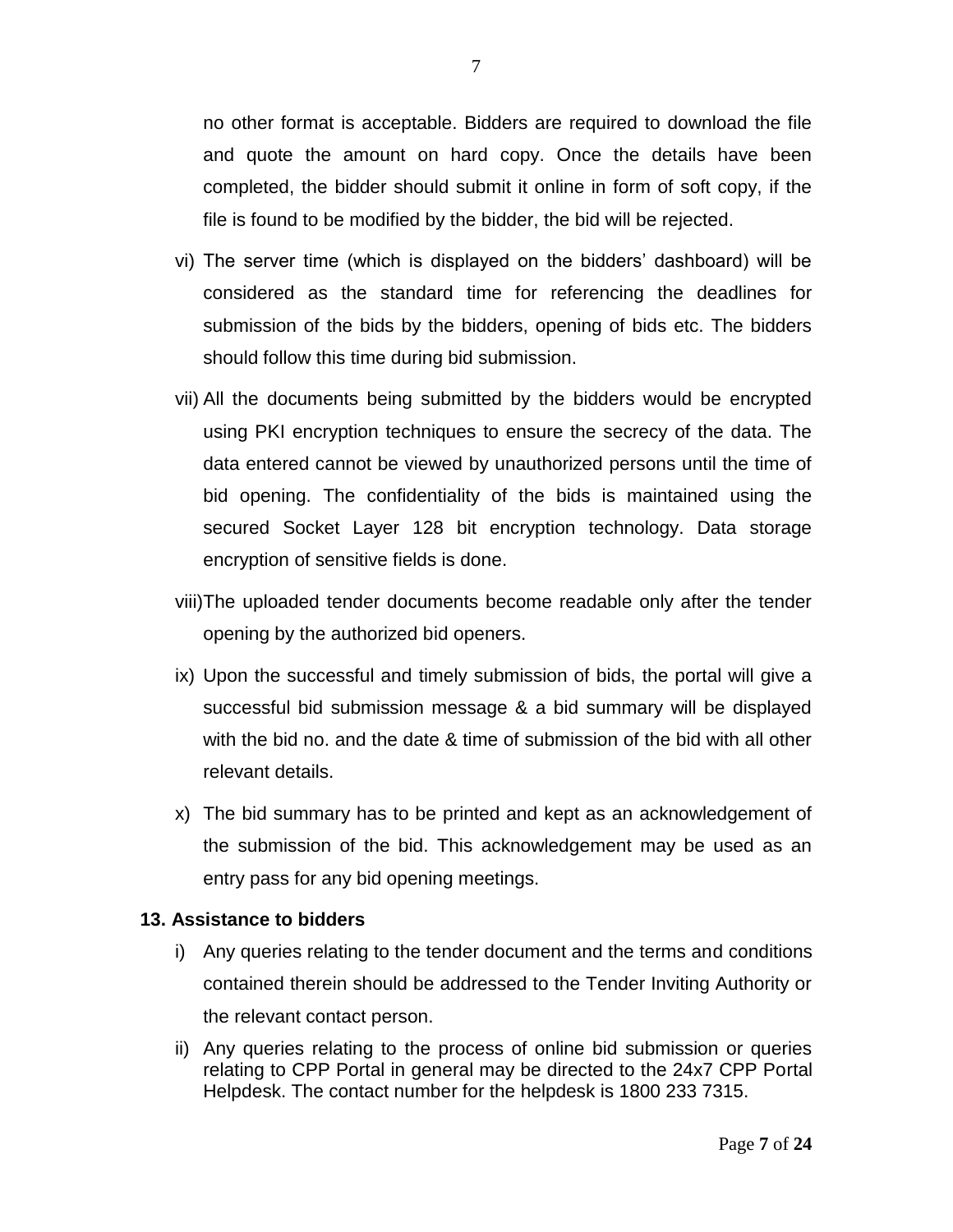### **14. General guidelines for submitting tender documents**

- **i)** Online tenders are invited in "two cover system". Cover I will be Technical Bid and Cover II will be financial bid.
- ii) The tender is liable to be rejected in the absence of any of the above documents including condition 15 (b) and 15 (c) of the Eligibility Criteria.

# **15. Eligibility criteria for bidders and selection procedure**

- (i) For being eligible in technical bidding, the intending bidders:
	- (a) Must be a member of good offices committee since last three years and registration certificate must be submitted as proof;
	- (b) The firm should be existence for the last 5 years. Registration certificate should be submitted as proof;
	- (c) The bidders should be supplying journals to the libraries of prestigious institutions like IITs, Universities etc. Copies of purchase orders should be enclosed as proof.
	- (d) should have annual turnover of at least  $\bar{\tau}$  one crore during the preceding three financial years;
	- (e) should have valid license, PAN No., TIN / Sales Tax Registration Certificate;
	- (f) must submit EMD for ₹ 1,00,000/- in favour of NIRD&PR, Hyderabad in original before the last date and time specified for bid submission;
	- (g) should not have been blacklisted by any of the Government/ Semi-Government/ Private organizations.
- (ii) Bidders who qualify on the basis of above criteria shall be shortlisted. Financial bids of only such short-listed bidders shall be downloaded.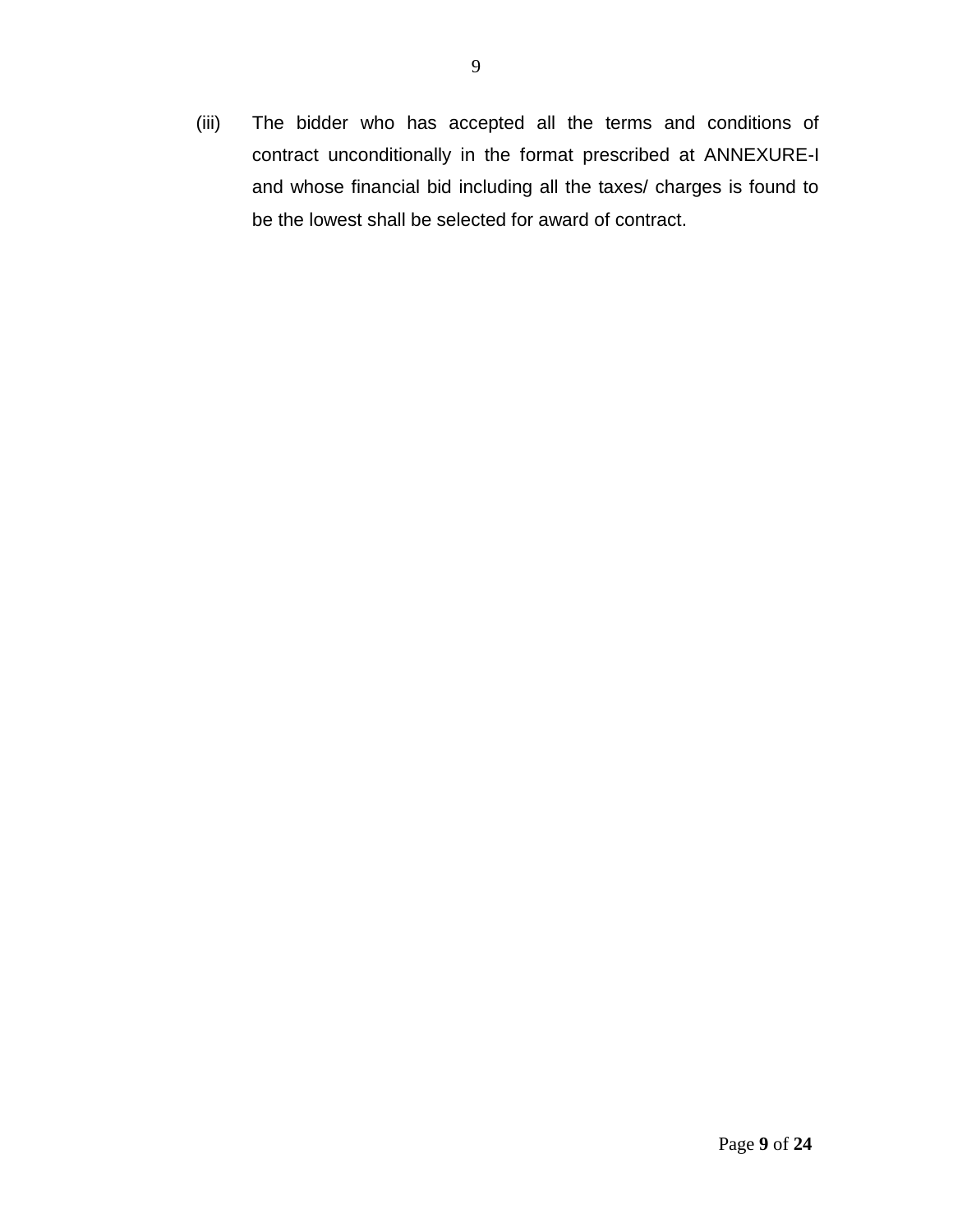

### **NATIONAL INSTITUTE OF RURAL DEVELOPMENT & PANCHAYATI RAJ**

(Ministry of Rural Development, Govt. of India) Rajendranagar, Hyderabad - 500030.

…

# **TENDER FOR RENEWAL OF JOURNALS / BOOKS OF NIRDPR**

# **Technical Bid (Cover – I)**

| SI.<br>No.       | <b>Particulars</b>                                                                                                                                                         | Information to be<br>supplied by the<br>intending bidder | Documentary<br>proof page No. |
|------------------|----------------------------------------------------------------------------------------------------------------------------------------------------------------------------|----------------------------------------------------------|-------------------------------|
| 1.               | Name of the Company/ Firm                                                                                                                                                  |                                                          |                               |
| 2.               | Address of the Company/ Firm                                                                                                                                               |                                                          |                               |
|                  | (a) Postal                                                                                                                                                                 |                                                          |                               |
|                  | (b) Telephone/ Fax/ Mobile No.(s)                                                                                                                                          |                                                          |                               |
|                  | (c) E-mail ID                                                                                                                                                              |                                                          |                               |
|                  | (d) Website address, if any                                                                                                                                                |                                                          |                               |
| 3.               | Type of the Company/ Firm<br>(In the case of Partnership Firm, a<br>copy of Deed to be submitted)                                                                          |                                                          |                               |
| $\overline{4}$ . | Owner/ partners of the Company/<br>Firm                                                                                                                                    |                                                          |                               |
| 5.               | (a) Year of establishment of the Co.<br>/ Firm                                                                                                                             |                                                          |                               |
|                  | (b) For how long the Co./ Firm is<br>providing the services i.e. renewal<br>of books to Government/ Semi-<br>Govt./large private organizations?<br>(proof to be submitted) |                                                          |                               |
|                  | (c) PAN No.                                                                                                                                                                |                                                          |                               |
|                  | <b>GST Registration No.</b><br>(d)                                                                                                                                         |                                                          |                               |
| 6.               | Details of Demand Draft submitted<br>Security/<br>towards<br><b>Bid</b><br>Earnest<br>Money Deposit for ₹ 1,00,000/-                                                       |                                                          |                               |
| 8.               | Annual<br>Turnover<br>during<br>the<br>preceding three financial years i.e.                                                                                                | Year<br>Turnover (in                                     |                               |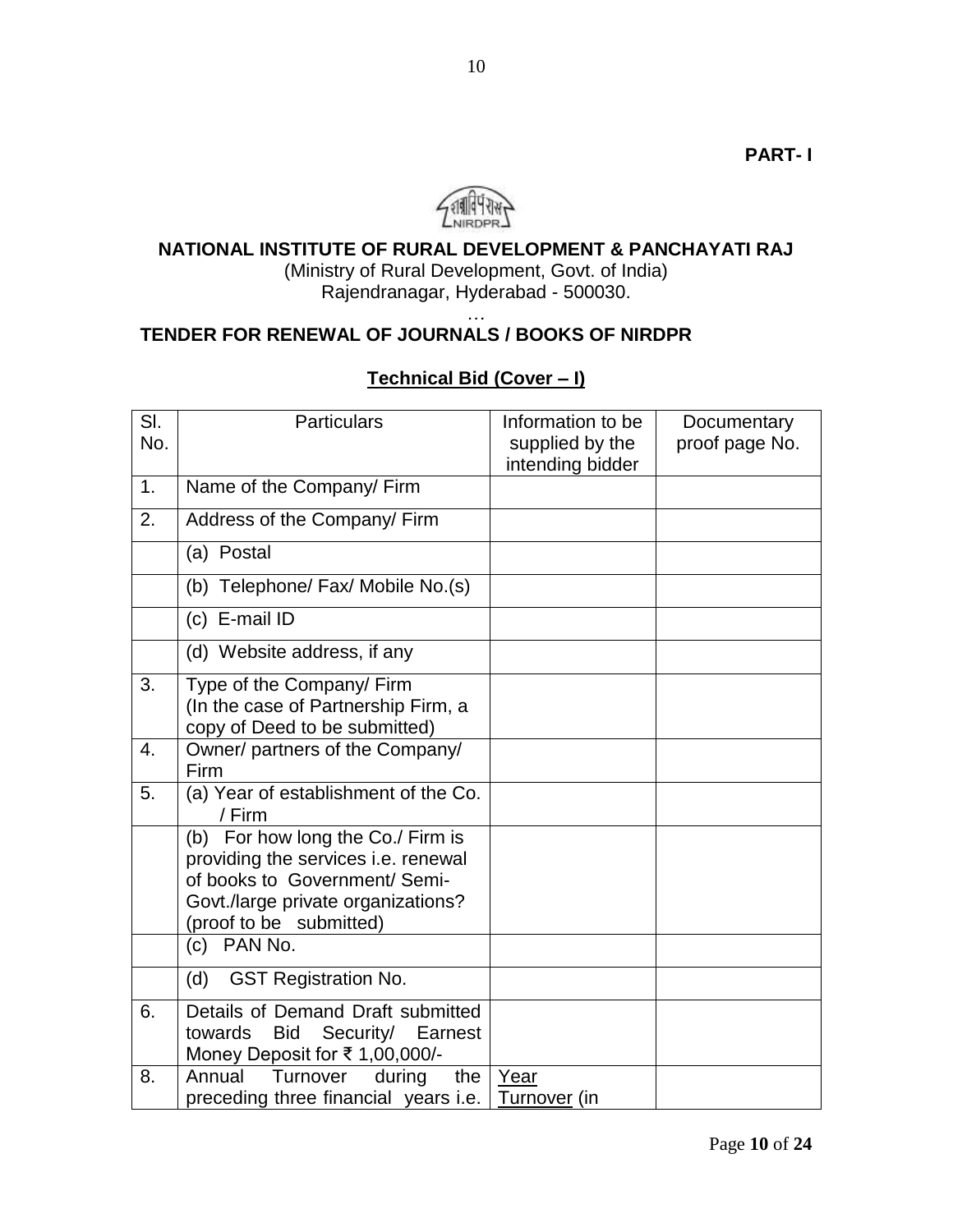|     | 2015-16, 2016-17 and 2017-18<br>(copy of Balance Sheet and Profit   2015-16<br>& Loss and profit Account to be 2016-17<br>submitted) duly audited by 2017-18<br><b>Chartered Account</b>   | ₹lakh) |  |
|-----|--------------------------------------------------------------------------------------------------------------------------------------------------------------------------------------------|--------|--|
| 9.  | Did the Company / Firm get Income<br>Tax Returns from the Income Tax<br>Department for the assessment<br>years 2016-17, 2017-18 and<br>2018-19 (copy ITR for each year to<br>be submitted) |        |  |
| 10. | Has the Company / Firm ever been<br>blacklisted?<br>A self certificate to that effect to be<br>furnished.                                                                                  |        |  |

Date: Date: Signature of Bidder with  $\sim$ official seal

The following documents are to be uploaded by the bidder in  $1<sup>st</sup>$  Cover as per the tender document:

- i) Scanned copy of the technical bid (Part-I), valid registration certificate, experience certificate, PAN No., GST Registration Certificates, and tender acceptance letter as per Annexure-II.
- ii) Scanned copy of Income Tax assessment returns for the last three assessment years 2016-17, 2017-18 and 2018-19 and copies of audited statement of account by Chartered Accountant for the financial years of 2015-16, 2016-17 and 2017-18.
- iii) Scanned copy of the Demand Draft for Rs. 1,00,000/- (Rupees one lakh only) towards Earnest Money Deposit.

### *Note: Hard copy of the DD towards EMD should be submitted on or before bid submission closing date & time to "Assistant Registrar (T) NIRD&PR, Hyderabad".*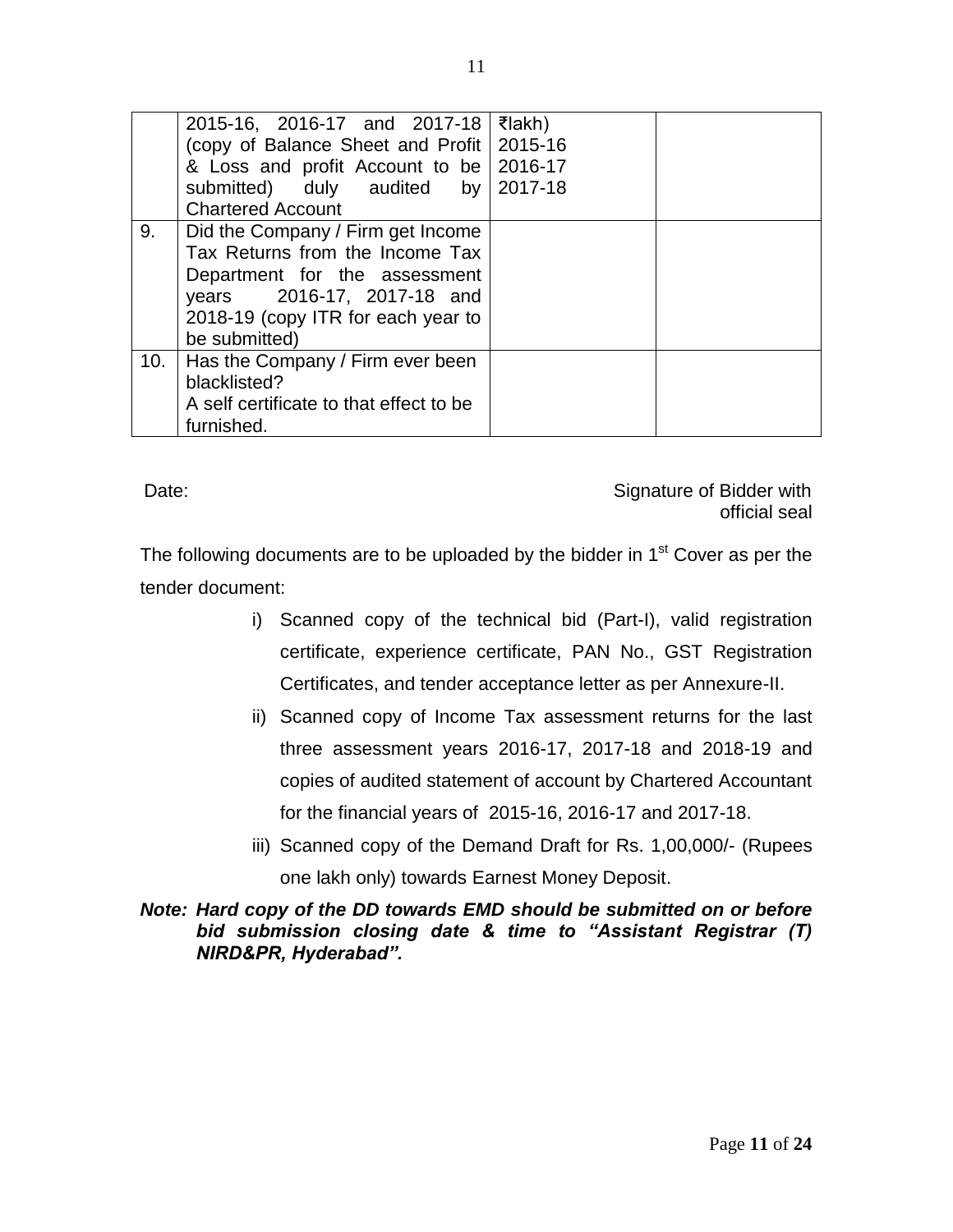**PART-II**



### **NATIONAL INSTITUTE OF RURAL DEVELOPMENT & PANCHAYATI RAJ**

(Ministry of Rural Development, Govt. of India) Rajendranagar, Hyderabad - 500030.

…

# **TENDER FOR RENEWAL OF JOURNALS / BOOKS OF NIRDPR**

#### **FINANCIAL BID**

1. Having read and examined the contents of tender documents and the requirements of NIRD&PR as indicated therein, I/We, the undersigned, offer the percentage of discount on the total order value on bank exchange rates/good office committee exchange rates quoted below:

| SI.            | Description              | Percentage                             | of   Percentage<br>_of |
|----------------|--------------------------|----------------------------------------|------------------------|
| No.            |                          | discount on the total discount offered |                        |
|                |                          | order value on bank on MRP in r/o      |                        |
|                |                          | exchange rates in   Indian Journals    |                        |
|                |                          | respect of foreign                     |                        |
|                |                          | journals                               |                        |
| 1 <sub>1</sub> | Renewal of journals      |                                        |                        |
|                | subscription for<br>the  |                                        |                        |
|                | years 2018 and 2019 in   |                                        |                        |
|                | respect of the journals  |                                        |                        |
|                | indicated at Annexure-II |                                        |                        |

- 2. The discount quoted is inclusive of all custom duties, excise duties, GST as applicable, packing, forwarding, transportation, insurance and other local costs incidental to renewal of journals.
- 3. The offer quoted shall remain valid for 180 days from the date of opening of technical bid.
- 4. The weightage will be calculated as mentioned below:

International journals accounts for 99% of the volume of contract and the balance 1% is on Indian journals.

- a) International journals: % of discount on bank exchange rates X  $0.99 =$
- b) Indian journals: % of discount  $X$  0.01 =

### Date: **Signature of the Bidder with seal of the Firm/ Company**

Place: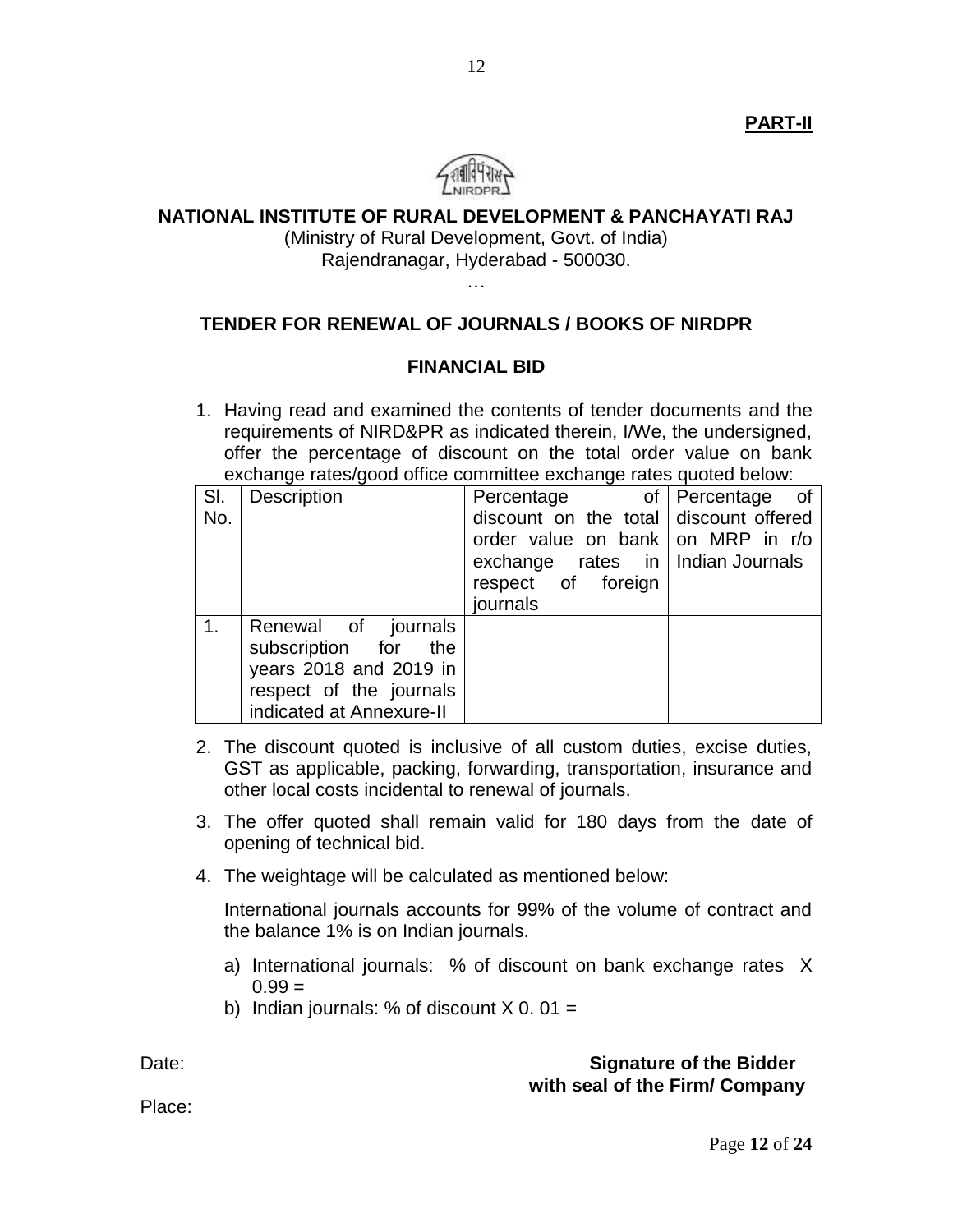

**NATIONAL INSTITUTE OF RURAL DEVELOPMENT & PANCHAYATI RAJ**

(Ministry of Rural Development, Govt. of India) Rajendranagar, Hyderabad - 500030.

#### … **TENDER FOR RENEWAL OF JOURNALS / BOOKS OF NIRDPR**

### **GENERAL TERMS AND CONDITIONS**

- 1. On-line bids are invited in two covers for renewal of journals subscription for the years 2018 and 2019.
- 2. The tentative list of journals to be renewed are indicated in Annexure-II for quoting the discount in the financial bid, **which may be increased or decreased at any stage of the contract by NIRDPR.**
- 3. The EMD of unsuccessful bidders will be returned after finalization of the tender.
- 4. The successful bidder should make advance payment to the publishers on behalf of NIRDPR and raise bills to NIRDPR for reimbursement.
- **5. The successful bidder will supply journals from Indian / International publishers as per the order placed by NIRDPR. The Institute will make payment for the journals after receipt of the journals only along with the bills submitted by the supplier.**
- **6. The successful bidder should make sure that the journals requisitioned by the Institute are supplied within 15 days of the order or 15 days from the date of publishing. The Institute shall reserve the right to reject them if it is received more than a month from the date of order / its date of publishing.**
- **7. The firm/agency should give undertaking that the firm have necessary permission to deal with foreign and Indian periodicals subscription and make necessary payment in foreign and Indian currency as per the requirement of the publishers. Further it should fulfill all statutory requirements.**
- **8. The firm/vendor will provide all the facilities of subscription model/license agreement with the publishers wherever applicable.**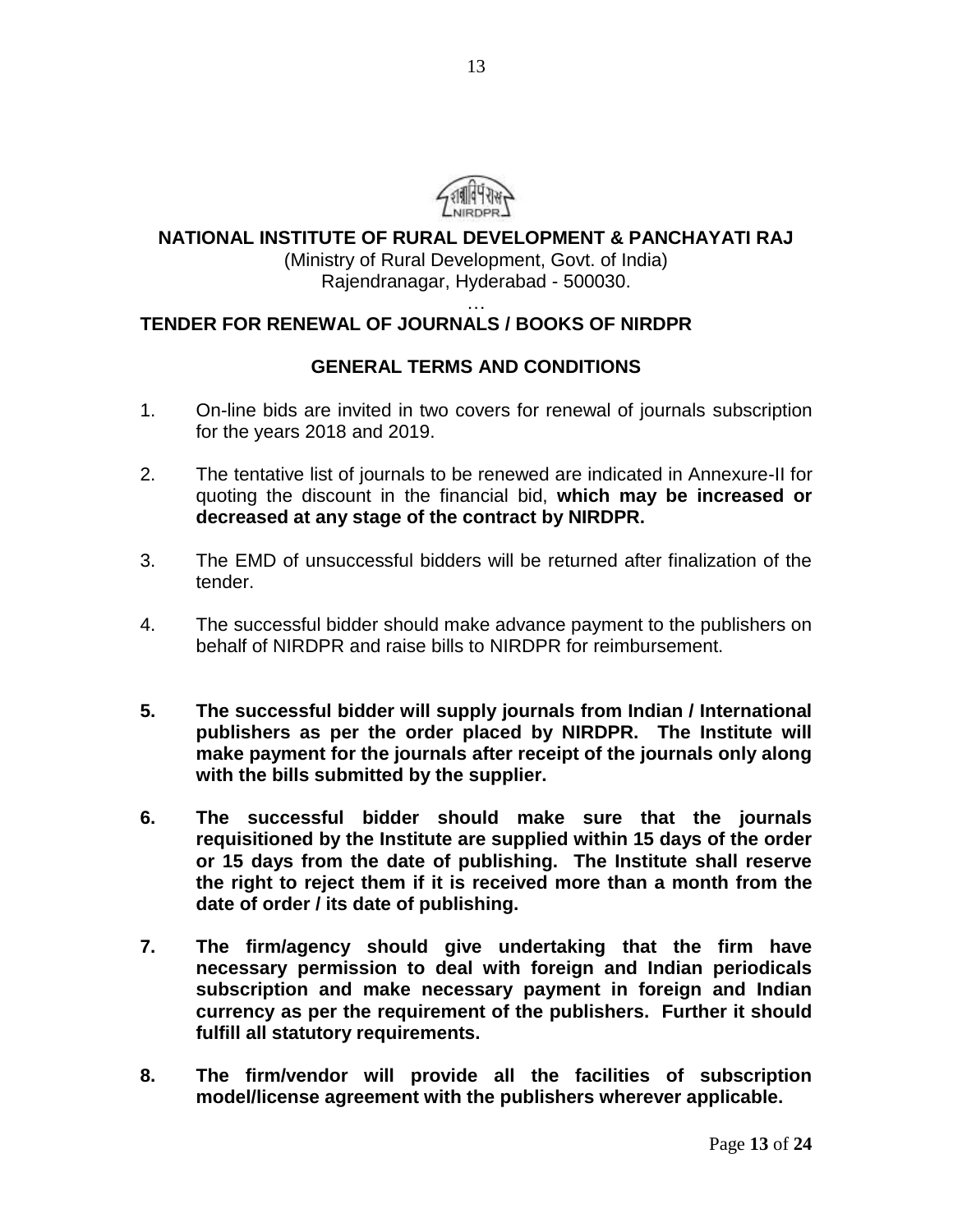### **9. Firm has to provide subscriber number allotted by the publisher against journals subscribed.**

- 10. NIRD&PR reserves the right to forfeit the EMD of empanelled firm on account of (a) premature withdrawal from the tender (b) non-payment of security deposit. The decision of the Director General, NIRD&PR shall be final in this regard.
- 11. NIRD&PR reserves the right to forfeit the security deposit of the empanelled firm who does not renewal the journals subscriptions within the stipulated time etc., as per the purchase order. The decision of the Director General, NIRD&PR shall be final in this regard.
- 12. The Institute shall place purchase order on the highest discount quoted firm. The bidder should renew the journals subscription as per the instructions of the authorized representative of NIRD&PR, Rajendranagar, Hyderabad – 500 030.
- 13. The Institute has the right to entrust the renewal of journals subscription to one or more bidders.
- 14. The rate contract will be valid for a period of two years with effect from the date of award of the contract. However, the successful bidders should provide the services till finalization of the new tender or conclusion of the present contract whichever is later.
- 15. The successful bidder should enter into contract agreement on Rs.100 non judicial stamp paper at their own cost.
- 16. **Fall Clause:** In the event of rate contract holder reducing the price of items or selling such items below the agreed rate, the supply would be automatically be at the reduced price.
- 17. In the event of any dispute arising between both the parties i.e. NIRD&PR and the journals supplier(s), under these conditions or any conditions contained in the Purchase Order or in connection with this contract, the same shall be referred to the sole arbitration of the Director General, NIRD&PR or some other persons appointed by him. The award of the arbitrator shall be final and binding on both the parties to this contract.
- 18. The order executed will be subject to Indian law and local courts at Hyderabad only.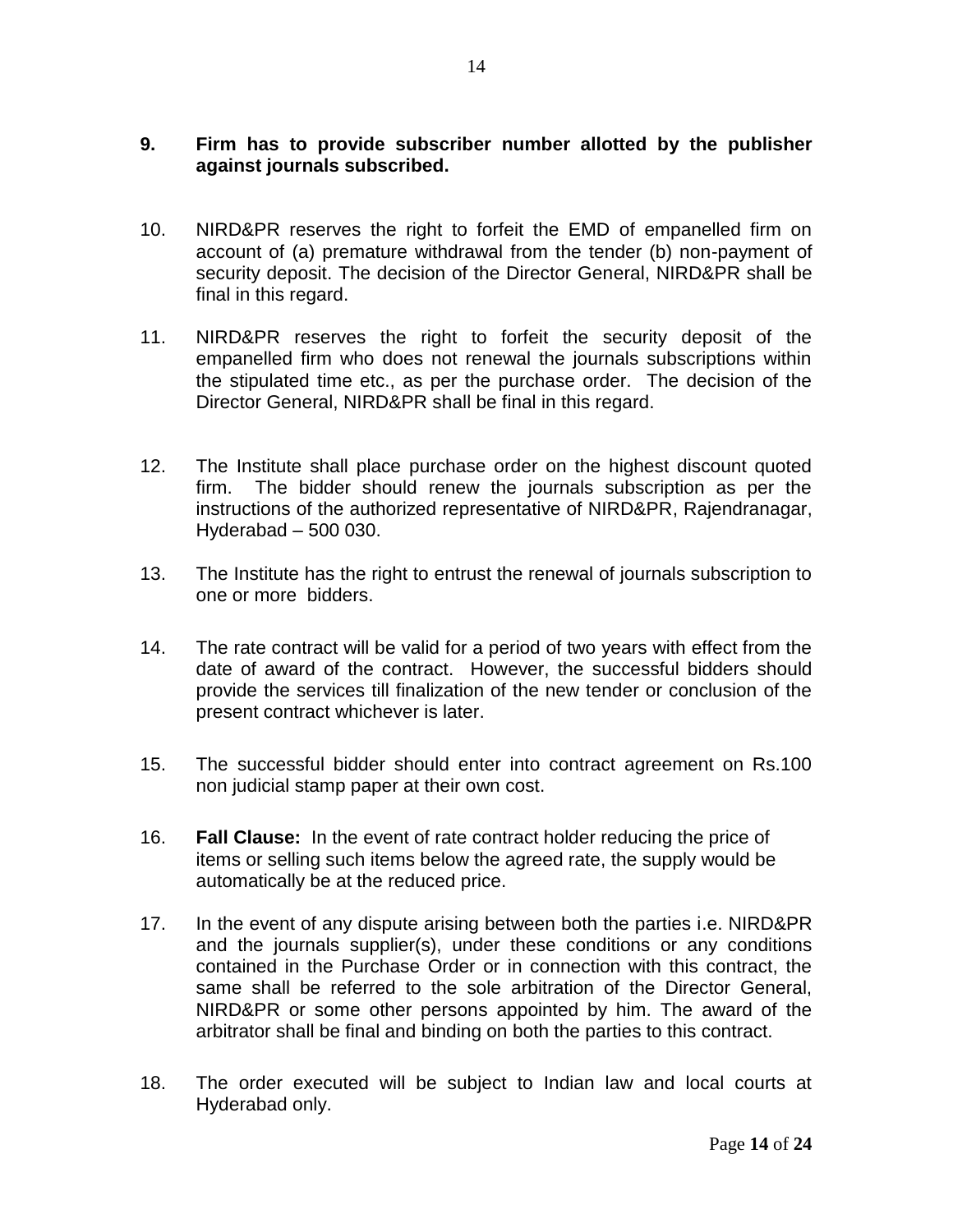- 19. Any queries relating to the tender document and the terms and conditions contained therein should be addressed to the Tender Inviting Authority or the relevant contact person.
- 20. Director General, NIRD&PR reserves the right to reject any or all the quotations received without assigning any reasons whatsoever.

ASST. REGISTRAR (T)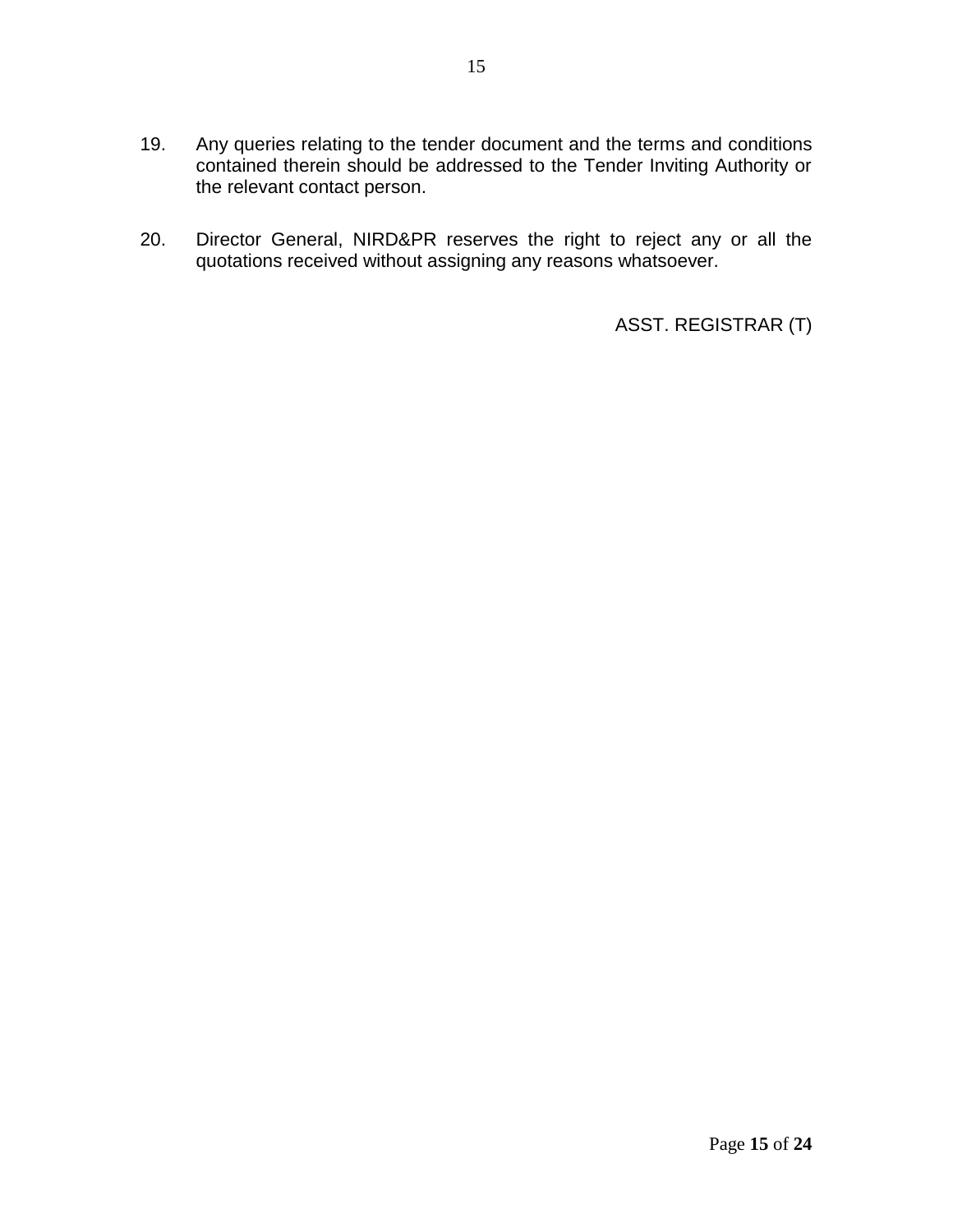### **Annexure-I**

### **TENDER ACCEPTANCE LETTER**

(To be given on Company Letter Head)

**Date:**

**To** The Asst. Registrar (T) National Institute of Rural Development & Panchayati Raj Rajendranagar Hyderabad – 500 030.

### **Sub: NIT for renewal of journals subscription for the year 2016 - Acceptance of Terms & Conditions of Tender – Reg.**

### **Ref: Tender Reference No.: CMRD/27/JRLS/2016.**

Dear Sir,

1. I/We have downloaded/ obtained the tender document(s) for the above mentioned 'Tender/Work' from the web site(s) namely:

\_\_\_\_\_\_\_\_\_\_\_\_\_\_\_\_\_\_\_\_\_\_\_\_\_\_\_\_\_\_\_\_\_\_\_\_\_\_\_\_\_\_\_\_\_\_\_\_\_\_\_\_\_\_\_\_\_\_\_\_\_\_\_\_

\_\_\_\_\_\_\_\_\_\_\_\_\_\_\_\_\_\_\_\_\_\_\_\_\_\_\_\_\_\_\_\_\_\_\_\_\_\_\_\_\_\_\_\_\_\_\_\_\_\_\_\_\_\_\_\_\_\_\_\_\_\_\_\_ as per your advertisement, given in the above mentioned website(s).

2. I/We hereby certify that I/We have read the entire terms and conditions of the tender documents from Page No. \_\_\_\_\_\_\_\_\_\_\_\_\_ to \_\_\_\_\_\_\_\_\_\_\_\_\_\_ (including all documents like annexure(s), schedules(s) etc.,), which form part of the contract agreement and I/we shall abide hereby by the terms/conditions/ clauses contained therein.

3. The corrigendum(s) issued from time to time by your department/ organisation too have also been taken into consideration, while submitting this acceptance letter.

4. I/We hereby unconditionally accept the tender conditions of above mentioned tender document(s)/ corrigendum(s) in its totality/entirety.

5. In case any provisions of this tender are found violated, then your department/organisation shall without prejudice to any other right or remedy be at liberty to reject this tender/bid including the forfeiture of the full said earnest money deposit absolutely.

 **Yours Faithfully,**

### **(Signature of the Bidder, with Official Seal)**

Page **16** of **24**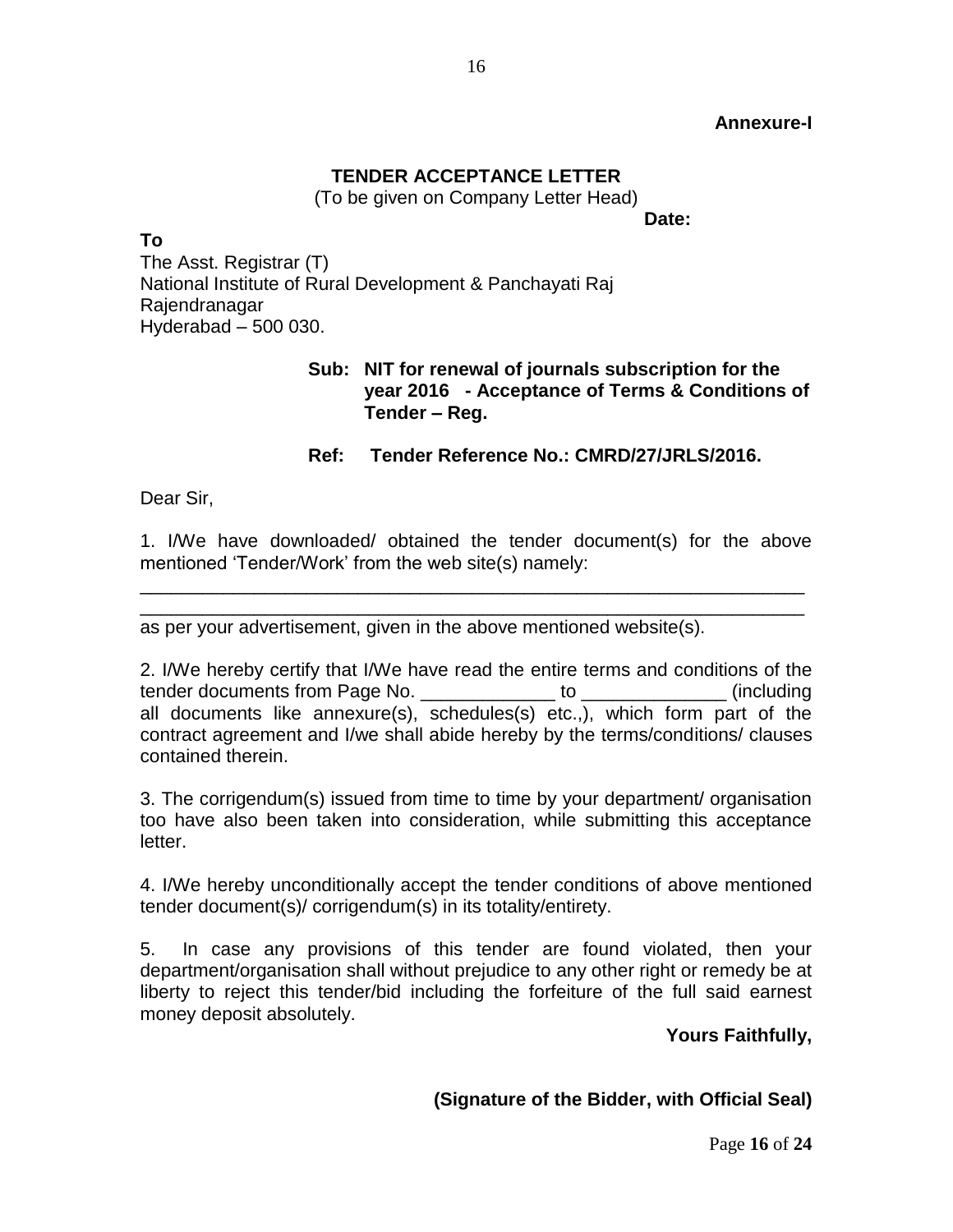### **ANNEXURE-II**

| SI.No          | Name of<br><b>Journals</b>                                | Name of the<br><b>Publisher</b>                                                | <b>Periodicity</b><br>of Journals<br><b>Per Year</b> | <b>Curre</b><br>ncy | <b>Price</b> | Conversion<br><b>Oct 2018 GOC</b><br>rate (USD:<br>76.10, GBP:<br>99.40, EURO:<br>88.80) |
|----------------|-----------------------------------------------------------|--------------------------------------------------------------------------------|------------------------------------------------------|---------------------|--------------|------------------------------------------------------------------------------------------|
| $\mathbf 1$    | Abhigyan                                                  | <b>ABHIGYAN</b>                                                                | 4                                                    | $INR*$              | 1100         | 1100                                                                                     |
| $\overline{2}$ | Administrative<br>Science<br>Quarterly                    | Sage Pub.                                                                      | $\overline{\mathbf{4}}$                              | US\$                | 418          | 31684.4                                                                                  |
| 3              | Agricultural<br>Situation In<br>India                     | DIRECTORATE OF<br><b>ECONOMICS AND</b><br><b>STATISTICS</b>                    | 12                                                   | $INR*$              | 400          | 400                                                                                      |
| 4              | Agriculture<br>Today                                      | Agriculture Today                                                              | 12                                                   | $INR*$              | 1200         | 1200                                                                                     |
| 5              | Alternatives                                              | Sage Pub.                                                                      | $\overline{4}$                                       | US\$                | 604          | 45964.4                                                                                  |
| 6              | American<br>Journal Of<br>Evaluation                      | Sage Pub.                                                                      | 4                                                    | US\$                | 845          | 64304.5                                                                                  |
| $\overline{7}$ | American<br>Sociological<br>Review                        | Sage Pub.                                                                      | 6                                                    | US\$                | 695          | 52889.5                                                                                  |
| 8              | Annals Of<br>Library And<br>Information<br><b>Studies</b> | <b>NISCAIR</b>                                                                 | 4                                                    | $INR*$              | 1200         | 1200                                                                                     |
| 9              | <b>Annual Reviews</b><br>Of Psychology                    | <b>Annual Reviews</b>                                                          | $\mathbf{1}$                                         | US\$                | 489          | 37212.9                                                                                  |
| 10             | Asian Journal Of<br>Water<br>Environment &<br>Pollution   | <b>TERI PRESS</b>                                                              | $\overline{4}$                                       | $INR*$              | 3600         | 3600                                                                                     |
| 11             | Bankquest                                                 | <b>INDIAN</b><br><b>INSTITUTE OF</b><br><b>BANKING &amp;</b><br><b>FINANCE</b> | $\overline{4}$                                       | $INR*$              | 160          | 160                                                                                      |
| 12             | <b>Biblio:A Book</b><br>Review                            | <b>SEAPIA BOOKS</b>                                                            | 12                                                   | $INR*$              | 2000         | 2000                                                                                     |
| 13             | Commonwealth<br>And<br>Comparative                        | Taylor & Francis                                                               | $\overline{4}$                                       | US\$                | 185          | 14078.5                                                                                  |

# **LIST OF JOURNALS WITH PERIODICITY**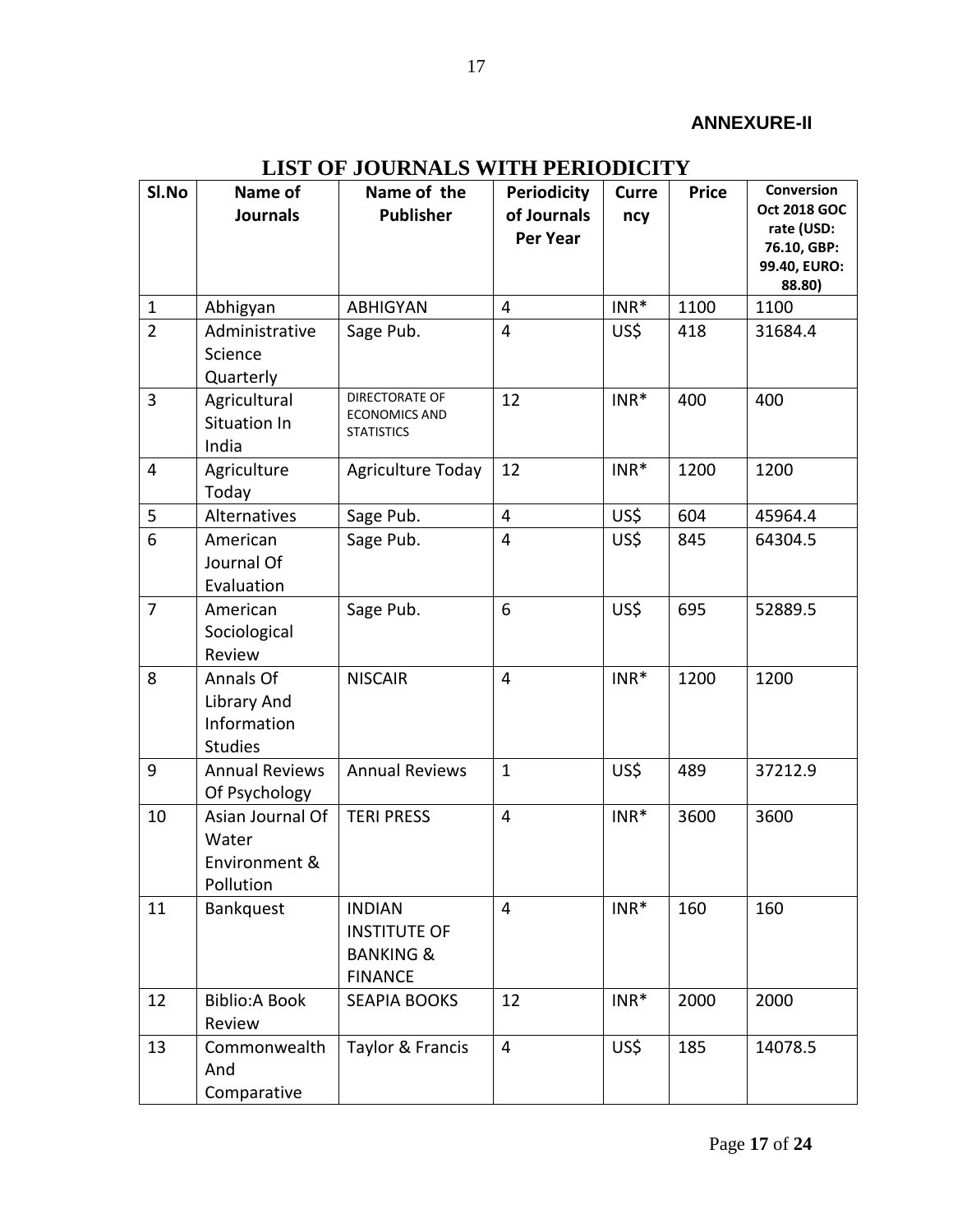|    | Politics                |                          |                         |            |          |          |
|----|-------------------------|--------------------------|-------------------------|------------|----------|----------|
| 14 | Community               | <b>Oxford University</b> | $\overline{4}$          | <b>GBP</b> | 308      | 30615.2  |
|    | Development             | Press                    |                         |            |          |          |
|    | Journal                 |                          |                         |            |          |          |
| 15 | Contribution To         | Sage Pub.                | 3                       | <b>INR</b> | 4780     | 4780     |
|    | <b>Indian Sociology</b> |                          |                         |            |          |          |
| 16 | <b>Critical Asian</b>   | Taylor & Francis         | 4                       | US\$       | 425      | 32342.5  |
|    | <b>Studies</b>          |                          |                         |            |          |          |
| 17 | Development             | Devalt.Org               | 12                      | $INR*$     | $400+Po$ | 400      |
|    | Alternatives            |                          |                         |            | stage    |          |
| 18 | Development             | <b>Wiley Online</b>      | 6                       | US\$       | 1288     | 98016.8  |
|    | <b>Policy Review</b>    | Library                  |                         |            |          |          |
| 19 | Development             | Taylor & Francis         | 6                       | US\$       | 790      | 60119    |
|    | Southern Africa         |                          |                         |            |          |          |
| 20 | <b>Disasters</b>        | <b>Wiley Online</b>      | 4                       | US\$       | 1157     | 88047.7  |
|    |                         | Library                  |                         |            |          |          |
| 21 | Down To Earth           | <b>DTE</b>               | 24                      | $INR*$     | 1080     | 1080     |
| 22 | <b>Economic And</b>     | EPW                      | 51                      | $INR*$     | 103500   | 103500   |
|    | Political Weekly        |                          |                         |            |          |          |
|    | (23 Copies)             |                          |                         |            |          |          |
| 23 | Economic                | <b>UNVCP</b>             | 4                       | US\$       | 479      | 36451.9  |
|    | Development             |                          |                         |            |          |          |
|    | <b>And Cultural</b>     |                          |                         |            |          |          |
|    | Change                  |                          |                         |            |          |          |
|    | (Postage Usd            |                          |                         |            |          |          |
|    | 14)                     |                          |                         |            |          |          |
| 24 | Economic                | Sage Pub.                | 4                       | US\$       | 1133     | 86221.3  |
|    | Development             |                          |                         |            |          |          |
|    | Quarterly               |                          |                         |            |          |          |
| 25 | <b>Economy And</b>      | Taylor & Francis         | 4                       | US\$       | 826      | 62858.6  |
|    | Society                 |                          |                         |            |          |          |
| 26 | Environment             | Sage Pub.                | 10                      | US\$       | 1922     | 146264.2 |
|    | And Behaviour           |                          |                         |            |          |          |
| 27 | Environment             | <b>CUP</b>               | 6                       | <b>GBP</b> | 380      | 33744    |
|    | And                     |                          |                         |            |          |          |
|    | Development             |                          |                         |            |          |          |
|    | Economics               |                          |                         |            |          |          |
| 28 | Evaluation              | Sage Pub.                | 4                       | <b>GBP</b> | 769      | 68287.2  |
| 29 | Evaluation              | Sage Pub.                | 6                       | US\$       | 1484     | 112932.4 |
|    | Review                  |                          |                         |            |          |          |
| 30 | Femenist                | <b>Feminist Studies</b>  | $\overline{\mathbf{4}}$ | US\$*      | 370      | 28157    |
|    | <b>Studies</b>          |                          |                         |            |          |          |
| 31 | Geospatial              | <b>Geospatial Media</b>  | 6                       | $INR*$     | 1450     | 1450     |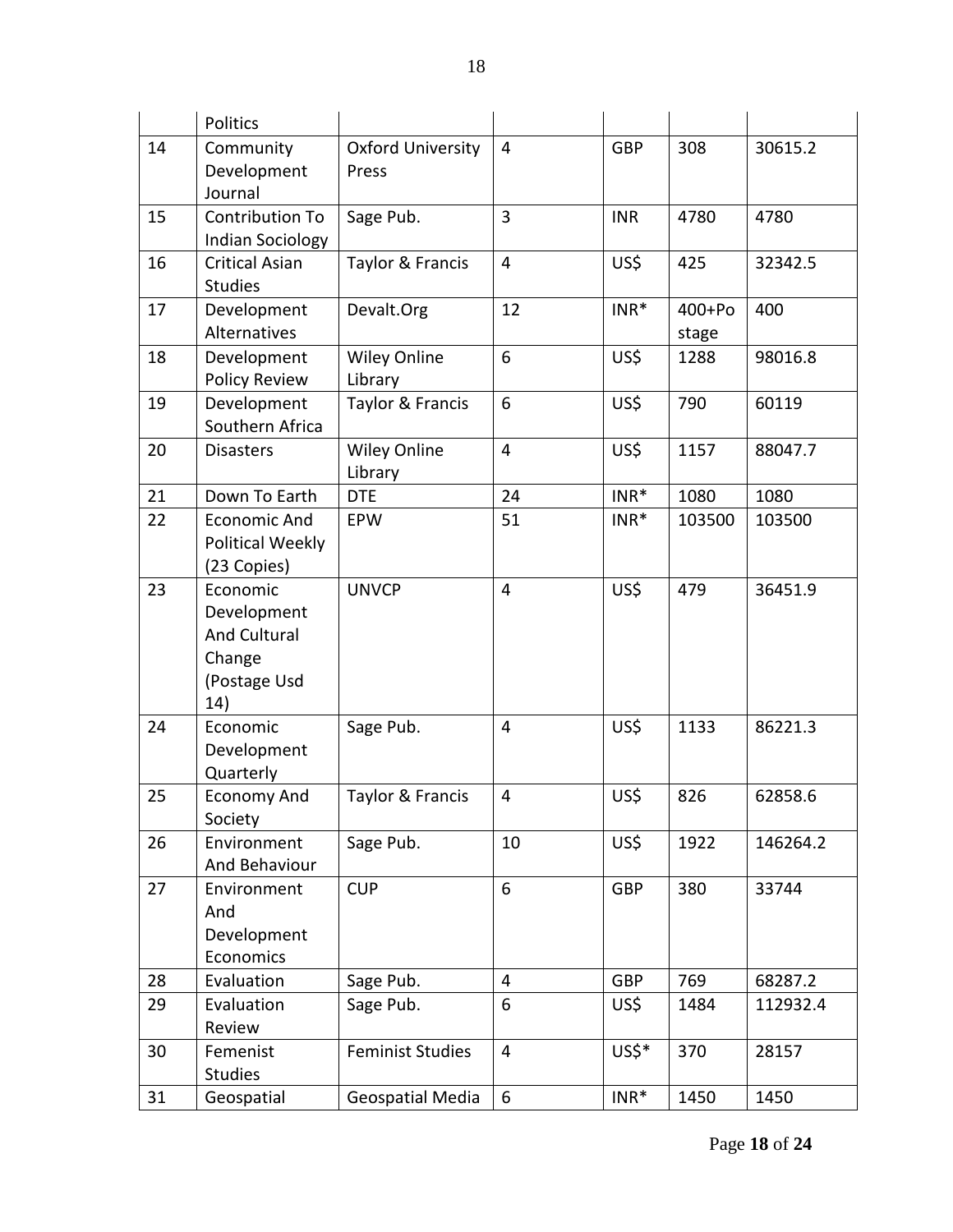|          | World                             |                    |                     |                  |            |            |
|----------|-----------------------------------|--------------------|---------------------|------------------|------------|------------|
| 32       | Group And                         | Sage Pub.          | 6                   | US\$             | 1577       | 120009.7   |
|          | Organization                      |                    |                     |                  |            |            |
|          | Management                        |                    |                     |                  |            |            |
| 33       | Health For The<br><b>Millions</b> | <b>VHAI</b>        | $\overline{4}$      | $INR*$           | 400        | 400        |
| 34       | Human                             | <b>SfAA</b>        | 4                   | US\$             | 125        | 9512.5     |
|          | Organization                      |                    |                     |                  |            |            |
|          | $(P+O)$                           |                    |                     |                  |            |            |
| 35       | Impact                            | Taylor & Francis   | 4                   | US\$             | 713        | 54259.3    |
|          | Assessment &                      |                    |                     |                  |            |            |
|          | Project                           |                    |                     |                  |            |            |
|          | Appraisal<br><b>Indian Banker</b> |                    |                     |                  |            |            |
| 36<br>37 | Indian                            | <b>IBA</b><br>ICUI | 4<br>$\overline{4}$ | $INR*$<br>$INR*$ | 600<br>240 | 600<br>240 |
|          | Cooperative                       |                    |                     |                  |            |            |
|          | Review                            |                    |                     |                  |            |            |
| 38       | Indian Economic                   | Sage Pub.          | 4                   | <b>INR</b>       | 6370       | 6370       |
|          | And Social                        |                    |                     |                  |            |            |
|          | <b>History Review</b>             |                    |                     |                  |            |            |
| 39       | Indian Farming                    | <b>ICAR</b>        | 12                  | $INR*$           | $300+Po$   | 600        |
|          |                                   |                    |                     |                  | stage      |            |
|          |                                   |                    |                     |                  | 300        |            |
| 40       | Indian Forester                   | <b>BMINF</b>       | 12                  | $INR*$           | 4000       | 4000       |
| 41       | Indian                            | Indianinfrasturctu | 12                  | $INR*$           | 1300       | 1300       |
|          | Infrastructure                    | reP.LTD            |                     |                  |            |            |
| 42       | Indian Journal                    | <b>IJCPIND</b>     | 4                   | $INR*$           | 1200       | 1200       |
|          | Of Community                      |                    |                     |                  |            |            |
|          | Psychology                        |                    |                     |                  |            |            |
| 43       | Indian Journal<br>Of Gender       | Sage Pub.          | 3                   | <b>INR</b>       | 4780       | 4780       |
|          | <b>Studies</b>                    |                    |                     |                  |            |            |
| 44       | Indian Journal                    | Publishing India   | $\overline{4}$      | $INR*$           | 2700       | 2700       |
|          | Of Information,                   | Group              |                     |                  |            |            |
|          | Library &                         |                    |                     |                  |            |            |
|          | Society                           |                    |                     |                  |            |            |
| 45       | Indian Journal                    | Sage Pub.          | 4                   | <b>INR</b>       | 5900       | 5900       |
|          | Of Public                         |                    |                     |                  |            |            |
|          | Administration                    |                    |                     |                  |            |            |
| 46       | Indian Journal                    | Wolters Kluwer -   | $\overline{4}$      | <b>INR</b>       | 5950       | 5950       |
|          | Of Public Health                  | Medknow            |                     |                  |            |            |
| 47       | Indian Journal                    | <b>CSRTI</b>       | 4                   | $INR*$           | 100        | 100        |
|          | Of Sericulture                    |                    |                     |                  |            |            |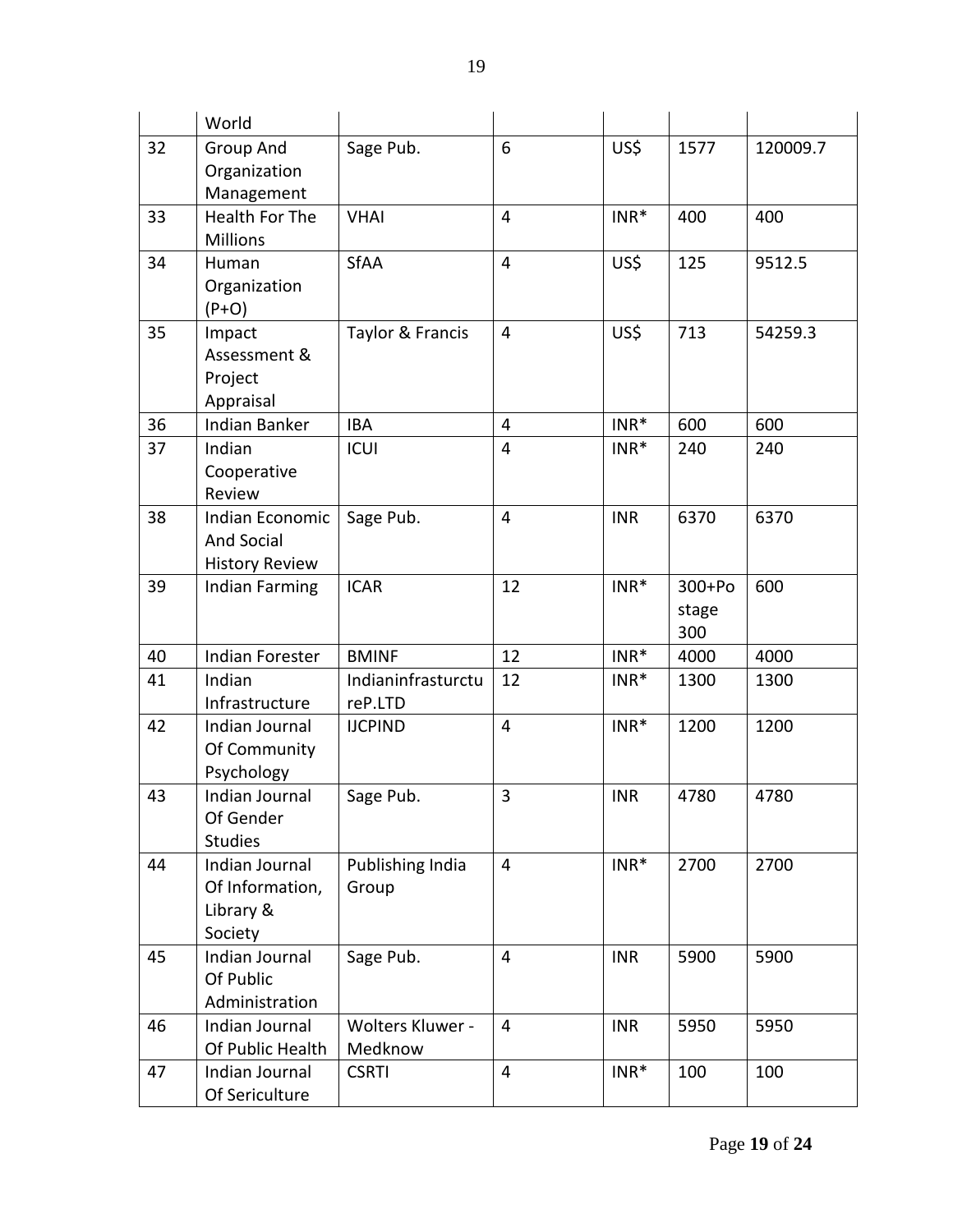| 48 | Indian Journal<br>Of Traditional<br>Knowledge                                               | <b>NISCAIR</b>                                                          | 4                       | $INR*$     | 1200 | 1200    |
|----|---------------------------------------------------------------------------------------------|-------------------------------------------------------------------------|-------------------------|------------|------|---------|
| 49 | <b>Indian Labour</b><br>Journal                                                             | <b>BOOKWELL</b>                                                         | 12                      | $INR*$     | 1500 | 1500    |
| 50 | Information<br><b>Technology For</b><br>Development                                         | Taylor & Francis                                                        | $\overline{\mathbf{4}}$ | US\$       | 830  | 63163   |
| 51 | International<br>Journal Of<br><b>Applied Earth</b><br>Observation<br>And<br>Geoinformation | Elsevier                                                                | 10                      | US\$       | 826  | 62858.6 |
| 52 | International<br><b>Review Of</b><br>Administrative<br>Sciences                             | Sage Pub.                                                               | $\overline{4}$          | <b>GBP</b> | 885  | 87969   |
| 53 | International<br><b>Review Of</b><br>Modern<br>Sociology                                    | Serials Pub.                                                            | $\overline{2}$          | $INR*$     | 3000 | 3000    |
| 54 | International<br>Social Work                                                                | Sage Pub.                                                               | 6                       | <b>GBP</b> | 986  | 98008.4 |
| 55 | Itc Journal                                                                                 | itcjournal                                                              |                         | Euro       | 230  | 20424   |
| 56 | Itpi Journal                                                                                | <b>ITPIIND</b>                                                          | $\overline{4}$          | $INR*$     | 2700 | 2700    |
| 57 | Jharkhand<br>Journal Of<br>Development<br>And<br>Management<br><b>Studies</b>               | Jharkhand Journal<br>of Development<br>and Management<br><b>Studies</b> | 3                       | $INR*$     | 800  | 800     |
| 58 | Journal Of<br>Agricultural<br>Economics                                                     | <b>Wiley Online</b><br>Library                                          | 3                       | US\$       | 857  | 65217.7 |
| 59 | Journal Of Asian<br>And African<br><b>Studies</b>                                           | Sage Pub.                                                               | 8                       | <b>GBP</b> | 723  | 71866.2 |
| 60 | Journal Of Asian<br><b>Studies</b>                                                          | <b>CUP</b>                                                              | $\overline{\mathbf{4}}$ | <b>GBP</b> | 171  | 16997.4 |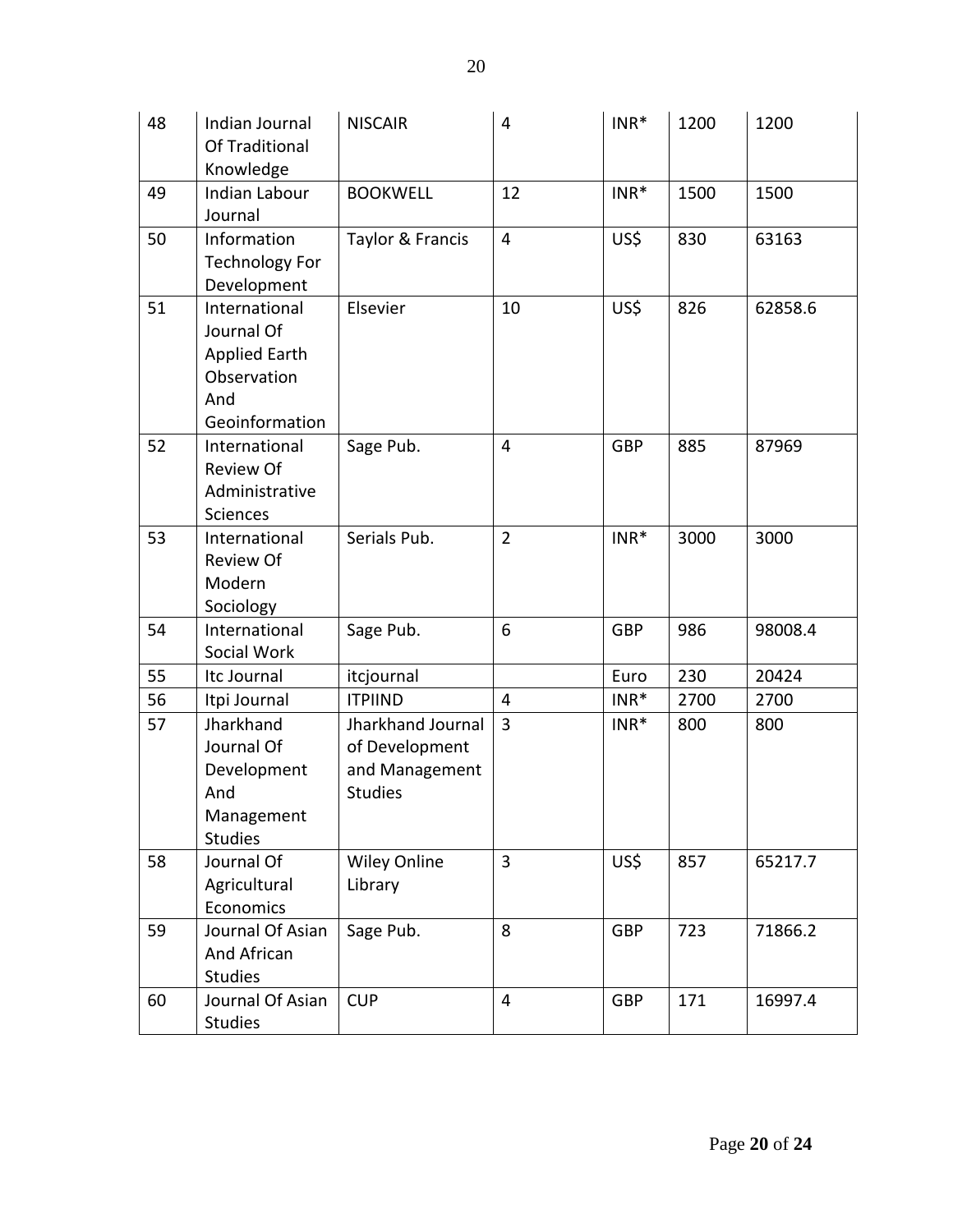| 61 | Journal Of<br>Communication<br>(Free-<br>Communication<br>Culture &<br>Critique, Human<br>Communication<br>Research,<br>Communication<br>Theory) | <b>Wiley Online</b><br>Library | 6                       | <b>GBP</b> | 1239  | 123156.6 |
|----|--------------------------------------------------------------------------------------------------------------------------------------------------|--------------------------------|-------------------------|------------|-------|----------|
| 62 | Journal Of<br>Developing<br>Societies                                                                                                            | Sage Pub.                      | 4                       | <b>INR</b> | 20570 | 20570    |
| 63 | Journal Of<br><b>Economic And</b><br>Social<br>Development                                                                                       | Springer India                 | $\overline{2}$          | <b>INR</b> | 3600  | 3600     |
| 64 | Journal Of<br>Entrepreneurshi<br>р                                                                                                               | Sage Pub.                      | $\overline{2}$          | <b>INR</b> | 3190  | 3190     |
| 65 | Journal Of<br>Human<br>Resources<br>(Postage 40)                                                                                                 | <b>UWP</b>                     | 4                       | US\$       | 382   | 29070.2  |
| 66 | Journal Of Latin<br>American<br><b>Studies</b>                                                                                                   | <b>CUP</b>                     | 4                       | <b>GBP</b> | 374   | 37175.6  |
| 67 | Journal Of<br><b>Peasant Studies</b>                                                                                                             | Taylor & Francis               | 6                       | US\$       | 1241  | 94440.1  |
| 68 | Journal Of<br>Personality &<br>Social<br>Psychology                                                                                              | <b>APA</b>                     | 6                       | US\$       | 3128  | 238040.8 |
| 69 | Journal Of<br>Politics                                                                                                                           | <b>UCP</b>                     | $\overline{4}$          | US\$       | 937   | 71305.7  |
| 70 | Journal Of Rural<br><b>Studies</b>                                                                                                               | Elsevier                       | 8                       | US\$       | 1682  | 128000.2 |
| 71 | Journal Of<br>Social Issues                                                                                                                      | <b>Wiley Online</b><br>Library | $\overline{\mathbf{4}}$ | US\$       | 1837  | 139795.7 |
| 72 | <b>JOURNAL OF</b><br>SOCIAL POLICY<br>(Social Policy<br>Association                                                                              | <b>CUP</b>                     | $\overline{4}$          | <b>GBP</b> | 492   | 48904.8  |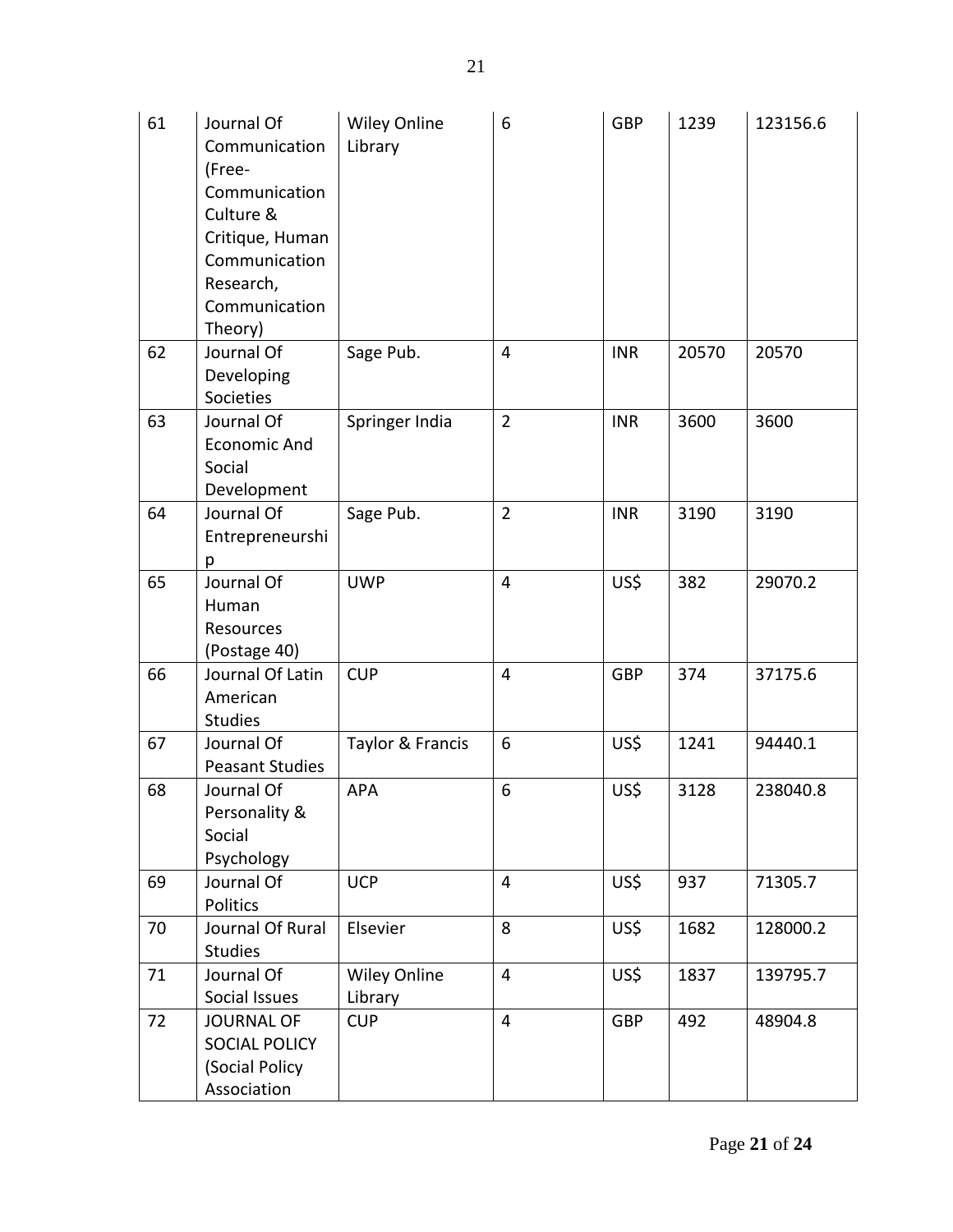|    | Package (JSP<br>And SPS)                                                        |                                                                  |                |            |                             |          |
|----|---------------------------------------------------------------------------------|------------------------------------------------------------------|----------------|------------|-----------------------------|----------|
| 73 | Journal Of<br>Social<br>Psychology                                              | Taylor & Francis                                                 | 6              | US\$       | 544                         | 41398.4  |
| 74 | Journal Of The<br><b>Indian Society</b><br>Of Agricultural<br><b>Statistics</b> | <b>ICAR</b>                                                      | 4              | $INR*$     | $1250 + P$<br>ostage1<br>44 | 1394     |
| 75 | Journal Of The<br>Royal<br>Anthropological<br>Institute                         | <b>Wiley Online</b><br>Library                                   | 4              | US\$       | 1199                        | 91243.9  |
| 76 | Kurukshetra<br>(English)                                                        | <b>KURUK</b>                                                     | 12             |            | 230                         | 230      |
| 77 | <b>Land Economics</b><br>(Postage 40)                                           | <b>UWP</b>                                                       | 4              | US\$       | 490                         | 37289    |
| 78 | <b>Library Trends</b>                                                           | Project Muse                                                     | 4              | US\$*      | 175                         | 13317.5  |
| 79 | Local<br>Government<br><b>Studies</b>                                           | Taylor & Francis                                                 | 6              | US\$       | 1317                        | 100223.7 |
| 80 | Mainstream                                                                      | Perspective<br>Publications Pvt.<br>Ltd                          | 51             | $INR*$     | 600                         | 600      |
| 81 | Man And<br>Development                                                          | Centre for<br>Research in Rural<br>and Industrial<br>Development | $\overline{4}$ | $INR*$     | 800                         | 800      |
| 82 | Man In India                                                                    | <b>Serials</b><br>Publications Pvt.<br>Ltd.                      | 4              | $INR*$     | 4500                        | 4500     |
| 83 | Media Asia                                                                      | Taylor & Francis                                                 | $\overline{4}$ | US\$       | 341                         | 25950.1  |
| 84 | Nagarlok                                                                        | <b>IIPA</b>                                                      | 4              | $INR*$     | 200                         | 200      |
| 85 | Oxford<br>Development<br><b>Studies</b>                                         | Taylor & Francis                                                 | 4              | US\$       | 1651                        | 125641.1 |
| 86 | Powerline                                                                       | Indian<br>infrastructure<br>P.LTD                                | 12             | $INR*$     | 2400                        | 2400     |
| 87 | Psychology And<br>Developing<br>Societies                                       | Sage Pub.                                                        | $\overline{2}$ | <b>INR</b> | 3190                        | 3190     |
| 88 | Quarterly                                                                       | <b>OUP</b>                                                       | 4              | <b>GBP</b> | 490                         | 48706    |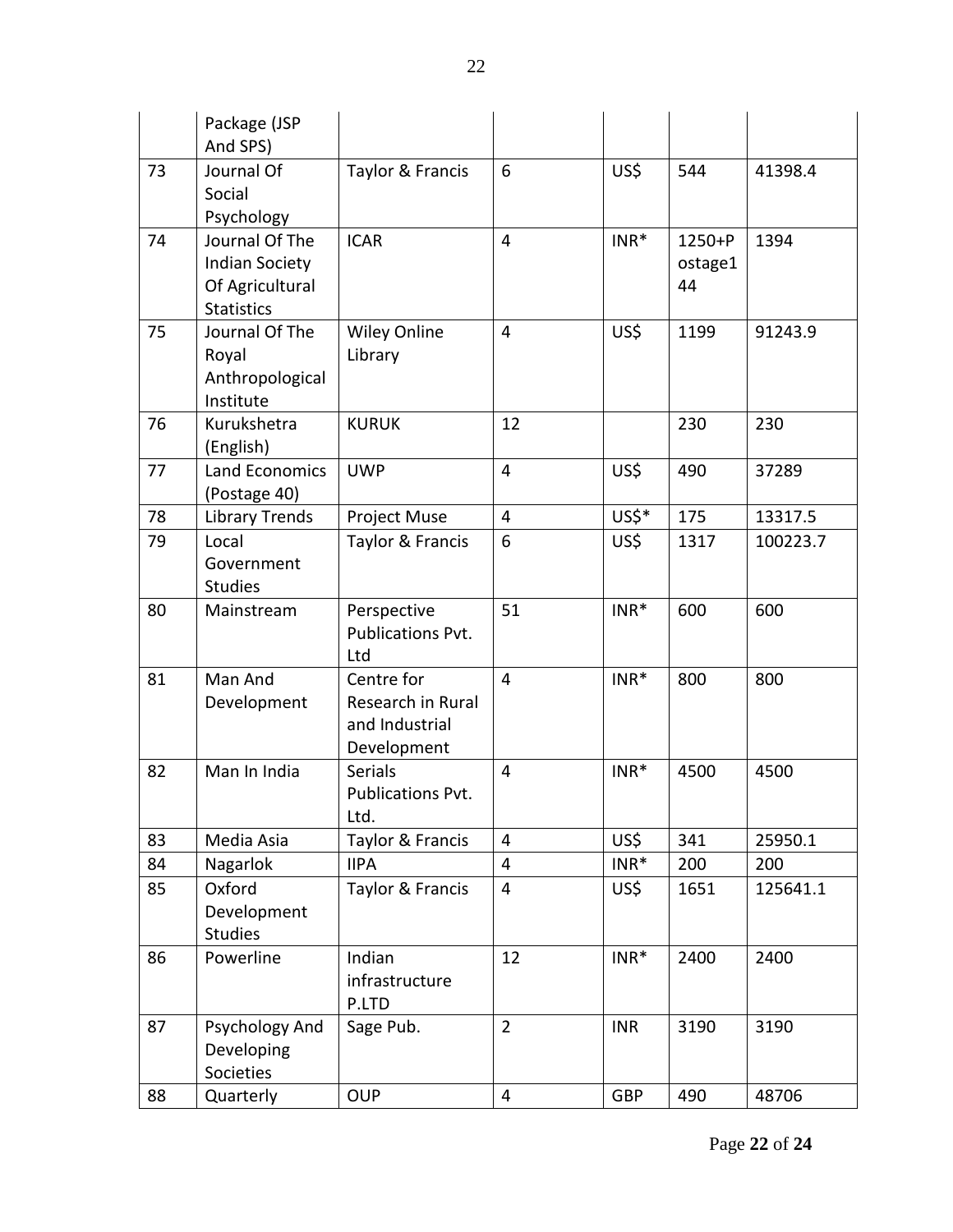|     | Journal Of              |                     |                         |            |      |          |
|-----|-------------------------|---------------------|-------------------------|------------|------|----------|
|     | Economics               |                     |                         |            |      |          |
| 89  | Rajagiri Journal        | <b>RAJAGIRI</b>     | $\overline{2}$          | $INR*$     | 250  | 250      |
|     | Of Social               | <b>COLLEGE OF</b>   |                         |            |      |          |
|     | Development             | SOCIAL SCIENCES     |                         |            |      |          |
| 90  | Research On             | Sage Pub.           | $\overline{7}$          | US\$       | 1470 | 111867   |
|     | Social Work             |                     |                         |            |      |          |
|     | Practice                |                     |                         |            |      |          |
| 91  | Reserve Bank Of         | <b>RBIBULLETIN</b>  | 12                      | $INR*$     | 4200 | 4200     |
|     | India Bulletin          |                     |                         |            |      |          |
| 92  | <b>Review Of</b>        | <b>Wiley Online</b> | $\overline{4}$          | US\$       | 392  | 29831.2  |
|     | <b>Income And</b>       | Library             |                         |            |      |          |
|     | Wealth                  |                     |                         |            |      |          |
| 93  | <b>Rural Sociology</b>  | <b>Wiley Online</b> | $\overline{4}$          | US\$       | 536  | 40789.6  |
|     |                         | Library             |                         |            |      |          |
| 94  | Sedme                   | <b>SEDME</b>        | 4                       | $INR*$     | 600  | 600      |
| 95  | Seminar                 | seminar             | 12                      | $INR*$     | 650  | 650      |
| 96  | Social Change           | Sage Pub.           | 4                       | <b>INR</b> | 6370 | 6370     |
| 97  | <b>Social Forces</b>    | <b>OUP</b>          | $\overline{\mathbf{4}}$ | <b>GBP</b> | 271  | 26937.4  |
| 98  | Social Policy           | <b>Wiley Online</b> | $\overline{7}$          | US\$       | 2493 | 189717.3 |
|     | And                     | Library             |                         |            |      |          |
|     | Administration          |                     |                         |            |      |          |
| 99  | Social                  | Sage Pub.           | $\overline{4}$          | US\$       | 491  | 37365.1  |
|     | Psychology              |                     |                         |            |      |          |
|     | Quarterly               |                     |                         |            |      |          |
| 100 | Social Science          | Sage Pub.           | 4                       | <b>GBP</b> | 703  | 69878.2  |
|     | Information             |                     |                         |            |      |          |
| 101 | Social Science          | Elsevier            | 8                       | US\$       | 1338 | 101821.8 |
|     | Research                |                     |                         |            |      |          |
| 102 | <b>Social Scientist</b> | Social scientist    | 12                      | $INR*$     | 1000 | 1000     |
| 103 | Social Service          | <b>UCP</b>          | 4                       | US\$       | 330  | 25113    |
|     | Review                  |                     |                         |            |      |          |
| 104 | Sociological            | Sage Pub.           | 6                       | US\$       | 626  | 47638.6  |
|     | Perspectives            |                     |                         |            |      |          |
| 105 | Sociology and           | Sage Pub.           | 10                      | <b>GBP</b> | 733  | 72860.2  |
|     | Cultural                |                     |                         |            |      |          |
|     | Sociology               |                     |                         |            |      |          |
|     | (Package)               |                     |                         |            |      |          |
| 106 | South Asia              | Sage Pub.           | 3                       | <b>INR</b> | 4780 | 4780     |
|     | Research                |                     |                         |            |      |          |
| 107 | South Green             | Centre for          | 12                      | <b>INR</b> | 2000 | 2000     |
|     | File                    | Science and         |                         |            |      |          |
|     |                         | Environment         |                         |            |      |          |